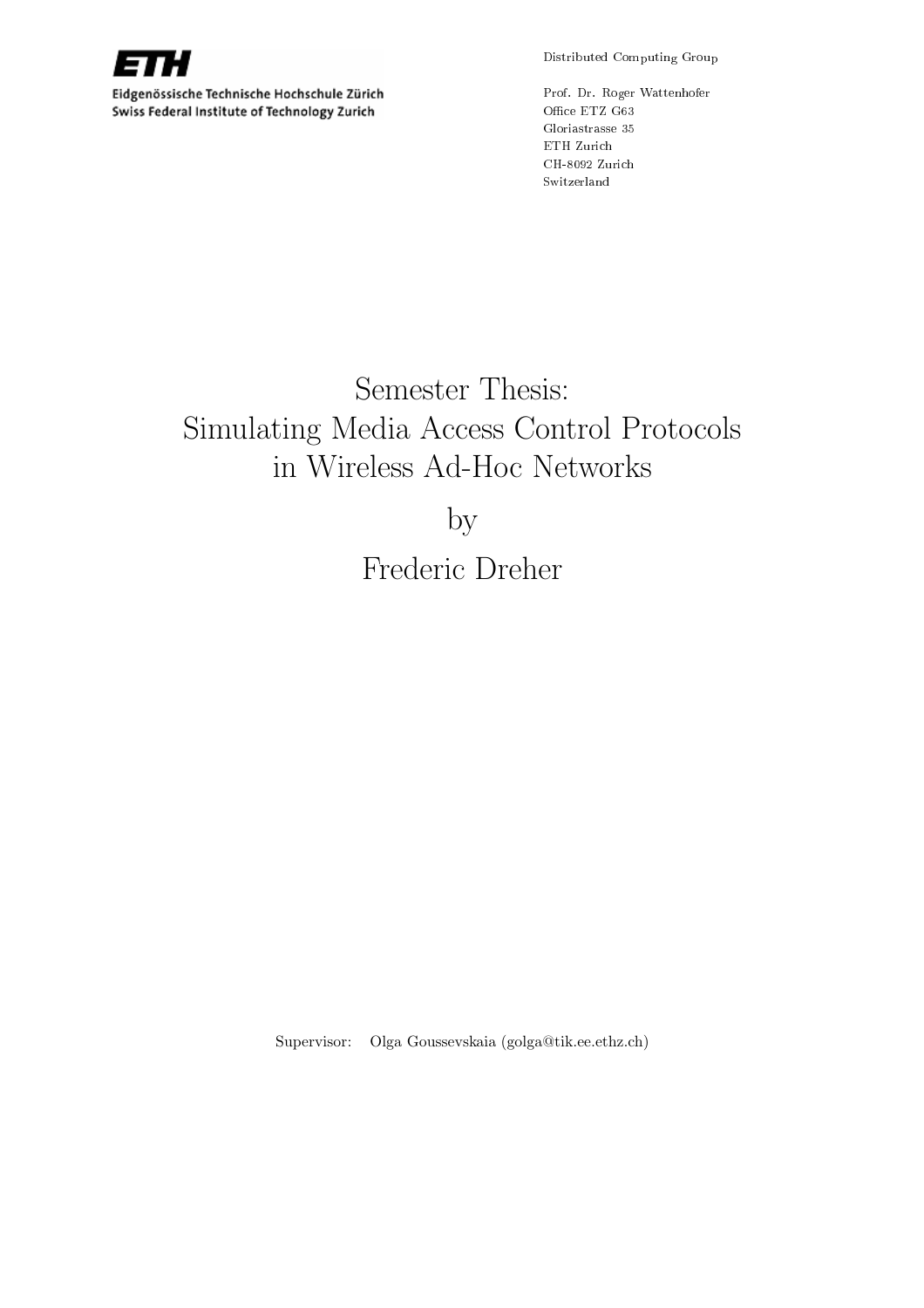# **Contents**

| $\mathbf{1}$   |           | Introduction<br>4    |                |  |  |  |
|----------------|-----------|----------------------|----------------|--|--|--|
|                | 1.1       |                      | $\overline{4}$ |  |  |  |
|                | 1.2       |                      | 5              |  |  |  |
|                | 1.3       |                      | 5              |  |  |  |
|                | 1.4       |                      | 5              |  |  |  |
|                | 1.5       |                      | 5              |  |  |  |
| $\overline{2}$ |           | Simulation Framework | 6              |  |  |  |
|                | 2.1       |                      | 6              |  |  |  |
|                | 2.2       |                      | 7              |  |  |  |
|                |           | 2.2.1                | 7              |  |  |  |
|                |           | 2.2.2                | 7              |  |  |  |
|                |           | 2.2.3                | $\overline{7}$ |  |  |  |
|                |           | 2.2.4                | 9              |  |  |  |
| 3              | Protocols | 10                   |                |  |  |  |
|                | 3.1       | 10<br>Aloha          |                |  |  |  |
|                |           | 10<br>3.1.1          |                |  |  |  |
|                |           | 3.1.2<br>10          |                |  |  |  |
|                | 3.2       | 11                   |                |  |  |  |
|                |           | 3.2.1<br>11          |                |  |  |  |
|                |           | 3.2.2<br>11          |                |  |  |  |
|                | 3.3       | 11                   |                |  |  |  |
|                |           | 3.3.1<br>11          |                |  |  |  |
|                |           | 3.3.2<br>12          |                |  |  |  |
|                | 3.4       | 12                   |                |  |  |  |
|                |           | 3.4.1<br>12          |                |  |  |  |
|                |           | 3.4.2<br>13          |                |  |  |  |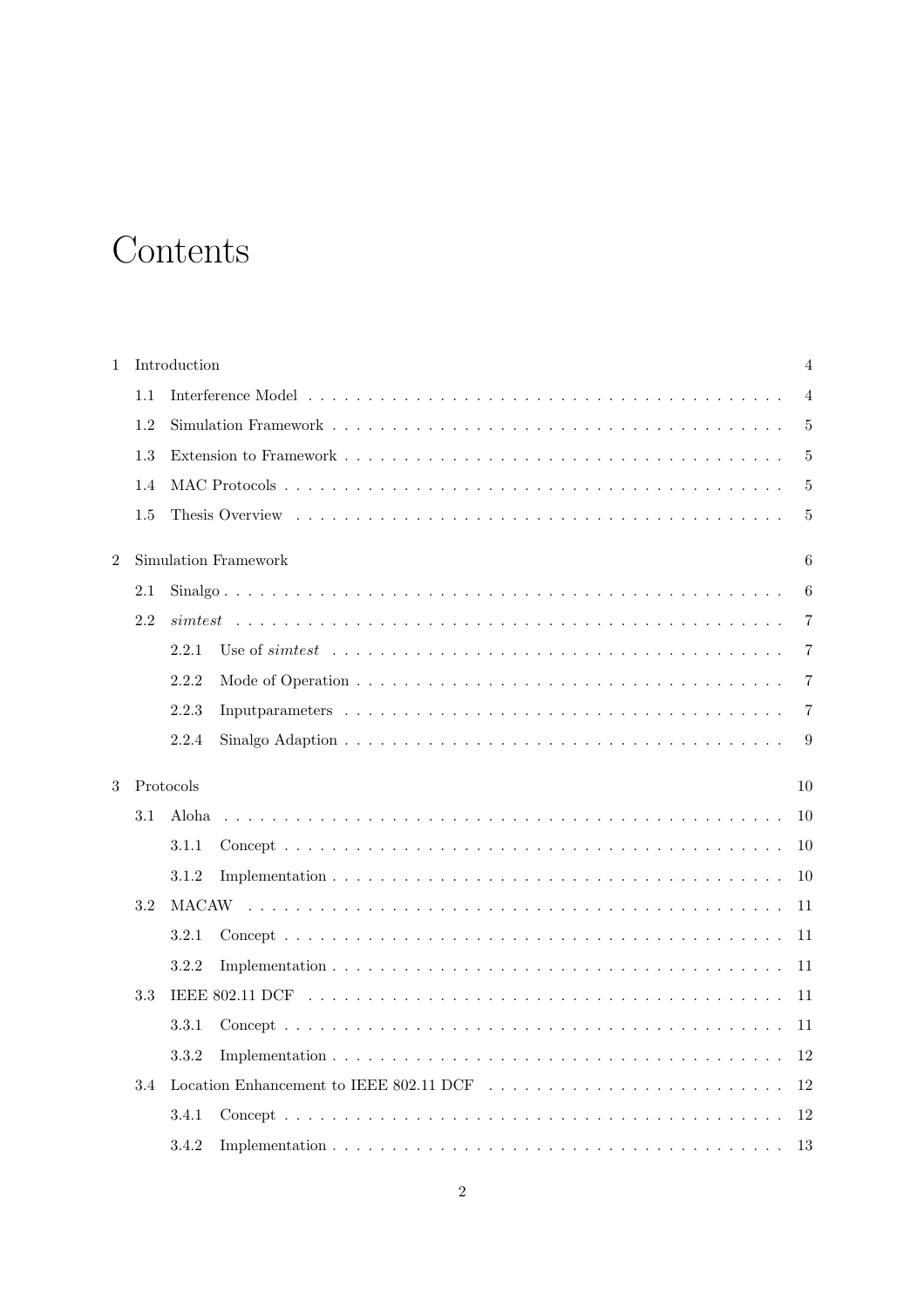| $\overline{4}$ | Results |                  |  |    |
|----------------|---------|------------------|--|----|
|                | 4.1     |                  |  | 15 |
| 4.2            |         |                  |  |    |
|                |         | 4.2.1            |  | 17 |
|                |         | 4.2.2            |  | 19 |
|                |         | 4.2.3            |  | 21 |
| $\overline{5}$ |         | Conclusion       |  | 24 |
|                | 5.1     |                  |  | 24 |
|                | 5.2     |                  |  | 25 |
|                |         | 5.2.1            |  | 25 |
|                |         | 5.2.2            |  | 25 |
|                |         | 5.2.3            |  | 25 |
|                |         | 5.2.4            |  | 26 |
|                | 5.3     |                  |  | 26 |
|                |         | 5.3.1            |  | 26 |
|                |         | 5.3.2            |  | 26 |
|                |         | 5.3.3            |  | 26 |
| $\mathsf{A}$   |         | Tutorial simtest |  | 29 |
|                |         |                  |  | 29 |
|                |         |                  |  | 29 |
|                |         |                  |  | 32 |
|                |         |                  |  | 32 |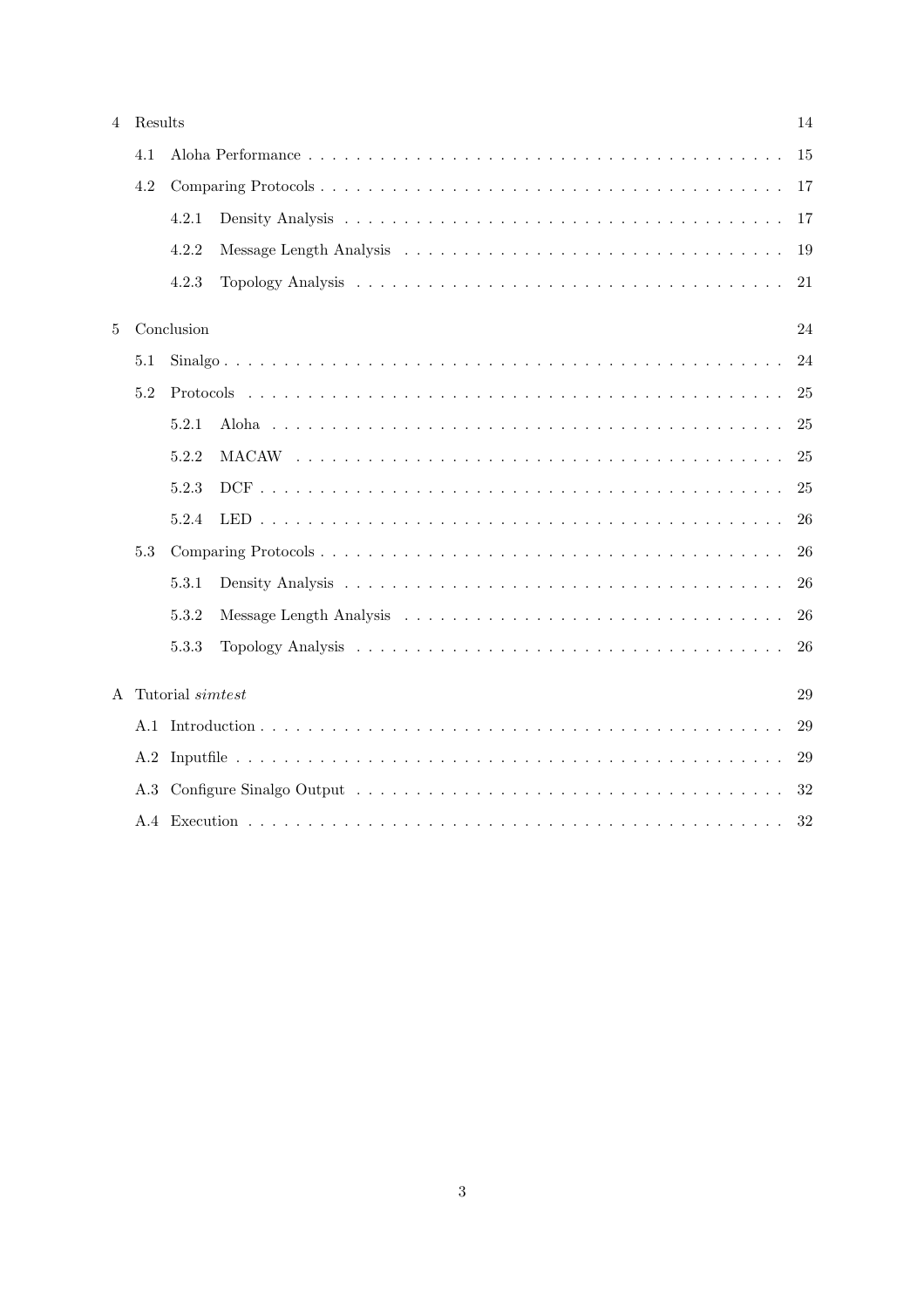## Chapter 1

# Introduction

The first MAC protocol designed for wireless networks was Aloha. As opposed to prior point-to- point computer communications, Aloha used a shared medium for transmission. Because of its very simple mechanism, where each node just sends data with probability p, Aloha is widely studied and serves as a basis for many of the MAC protocols being deployed nowadays in wired and wireless networks, such as Ethernet and IEEE 802.11. Keeping the random access spirit of Aloha, a variety of MAC layer protocols have been proposed for wireless ad-hoc networks. Many of these protocols use some variation of CSMA (Carrier Sense Multiple Access), which improves the utilization of the channel by allowing nodes to first listen to the medium and then decide whether to transmit or not. The main challenge of all these protocols is to deal with the hidden terminal problem, which makes it tricky to take preventive measures against collisions, since two sending nodes may not be within mutual reach of each other and therefore not be able to sense that the other is transmitting to the same receiver, for example.

### 1.1 Interference Model

,

In this thesis we aim to analyse, through simulations, the performances of MAC protocols for wireless ad-hoc networks in the SINR (Signal-to-Interference-plus-Noise-Ratio) interference model are compared. In the SINR model, the energy of a signal fades with the distance to the power of the path-loss exponent  $\alpha$ . If the signal strength received by a device divided by the interfering strength of competitor transmitters is above some threshold  $\beta$ , the receiver can decode the message, otherwise it cannot.

$$
\frac{\frac{P_x}{d_x^{\alpha}y}}{N+I_y} \ge \beta \tag{1.1}
$$

Where  $P_x$  is the power level of the transmission,  $d_{xy}$  is the distance between nodes x and y,  $\alpha > 2$  is the path loss exponent, which depends on external conditions of the medium,  $\beta \geq 1$  denotes the minimum signal to interference ratio requires for a message to be successfully received,  $N$  is the ambient noise, and  $I_y$  is the total amount of interference experienced by ther receiver y. This interference, which is caused by all simultaneously transmitting nodes in the network is defined as follows:

$$
I_y = \sum_{v \in \backslash Vx} \frac{P_v}{d_{vy}^{\alpha}} \tag{1.2}
$$

We assume here that all nodes transmit with the same power level.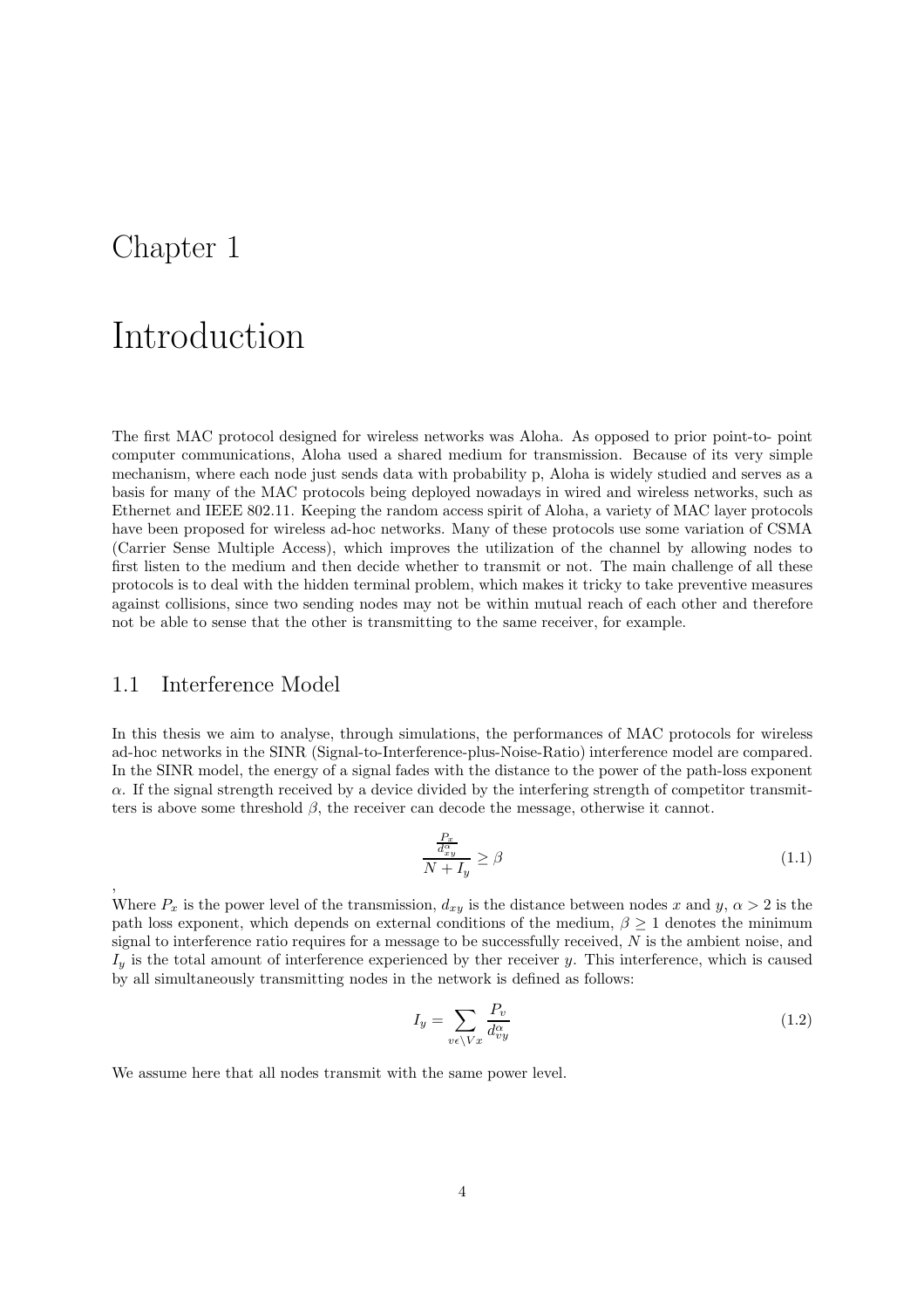## 1.2 Simulation Framework

We use a network simulator developed by the Distributed Computing Group, called Sinalgo [11]. Sinalgo is a simulation framework for testing and validating network algorithms. Unlike most other network simulators, which spend most time simulating the different layers of the network stack, Sinalgo focuses on the verification of network algorithms, and abstracts from the underlying layers: It offers a message passing view of the network, which captures well the view of actual network devices. Sinalgo was designed, but is not limited to simulate wireless networks.

## 1.3 Extension to Framework

We developed a tool, called simtest, in order to get reliable results and to automate the execution of many simulation calls and produce graphical representation. This extension runs several simulations in batch mode and generates graphics from its output. It provides an easy interface to specify input variables and output parameters to generate the graphics using gnuplot [12]. The program runs several simulations (according to specification) and generates the graphics from the mean vales to reduce the variance. Furthermore it calculates and plots variances for all outputparameters and stores the rawdata separately to review the Sinalgo simulation output. With some configuration simtest makes it possible to analyse or compare one or more protocols with a single command.

### 1.4 MAC Protocols

The Media Access Control (MAC) data communication protocol sub-layer is a part of the data link layer specified in the seven-layer OSI model . It provides channel access control mechanisms that makes it possible for several terminals or network nodes to communicate within a network. The MAC protocol handles the multiuser medium access. Since in a radio network the air is the transmission medium, a MAC protocol for wireless networks determines its access rules for transmission.

### 1.5 Thesis Overview

This thesis is organized as follows. In Chapter 2 the Sinalgo simulator and the simtest program are introduced. In Chapter 3 we describe the protocols analysed in Chapter 4 and their implementation in Sinalgo. In Chapter 4 we present all simulation results, and in Chapter 5 we examine the results and analyse the protocols.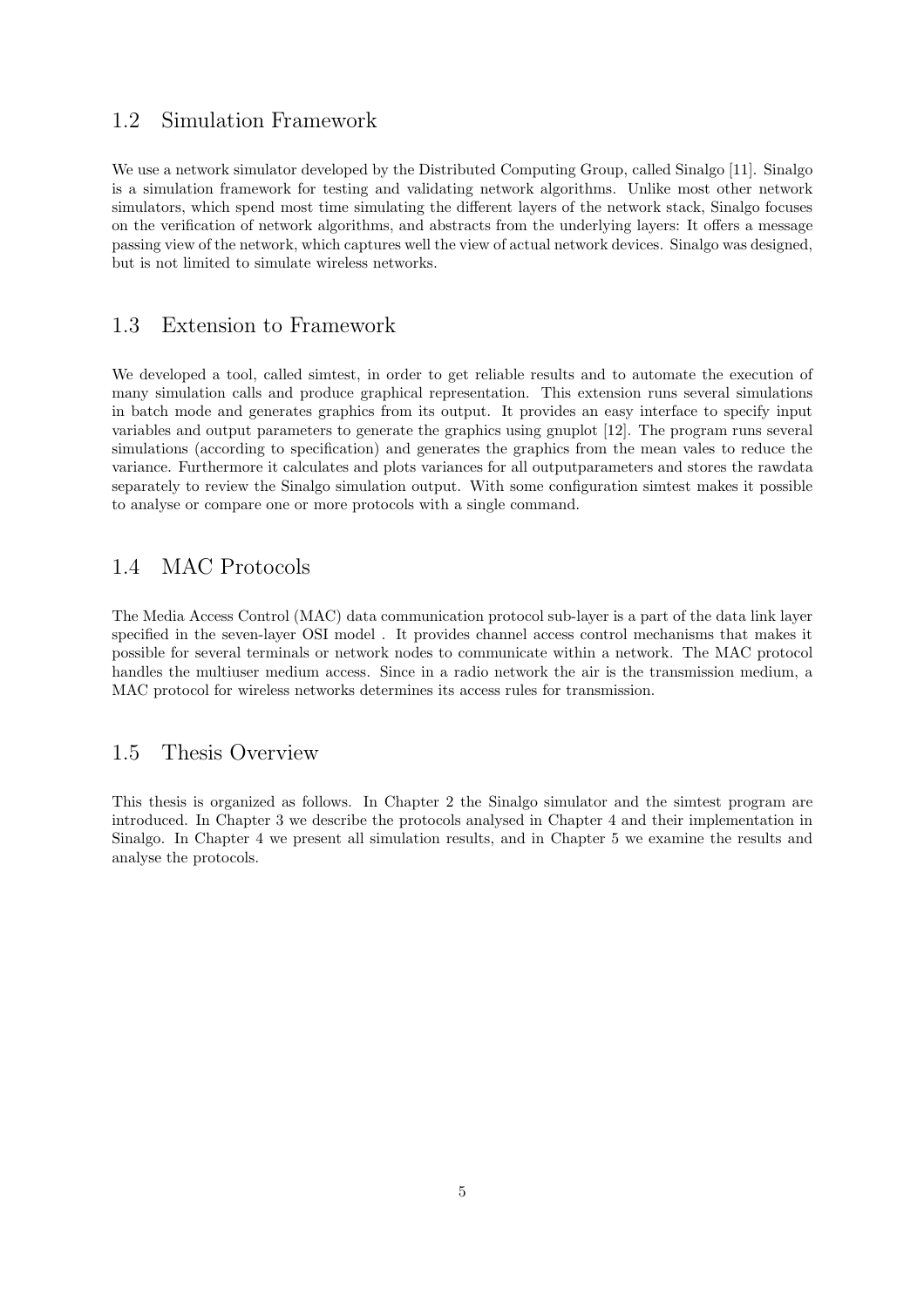## Chapter 2

# Simulation Framework

In this chapter, the simulation framework and its extension are described.

## 2.1 Sinalgo

Sinalgo is a Java based wireless network protocol simulator. The synchronous time-slot environment is chosen to set the protocols up. These so called rounds are comparable to a global timer in a network set ub by a base station or the nodes.



The Sinalgo simulator provides many dummy templates in the default project. To set up your own project you can implement, as depicted besides, the models, such as interference, distribution, connectivity, mobility, reliability, and the message transmission model, and the implementation of the edges, messages, nodes, and timers to customize a project. Furthermore each project has its own configuration and description file. The CustomGlobal class holds global variables for the project and is an appropriate location to log the statistics for simtest.

The Sinalgo default project and base files provide tools for logging, a random number and distributions generator, a print tool to generate EPS or PDF files from the gui, and a statistics class to sample data.

Key to a protocol implementation is the node and the message implementation. Messages usually can be kept simple, header and data, but the node implementation determines the global behaviour of the protocol.

Sinalgo Project Structure

The default models used here are:

- Connectivity Model: Unit Disk Graph (UDG) connectivity which is a purely geometric connectivity model: Two nodes are within communication range if their mutual distance is below a given threshold, the maximal transmission radius. By modifying this radius the number of neighbours to each node (sending or transmitting unit) is influenced.
- Interference Model: Signal to Noise Interference Ratio (SINR)
- Distribution Model: Random Distribution Model, the nodes are placed randomly on the simulation area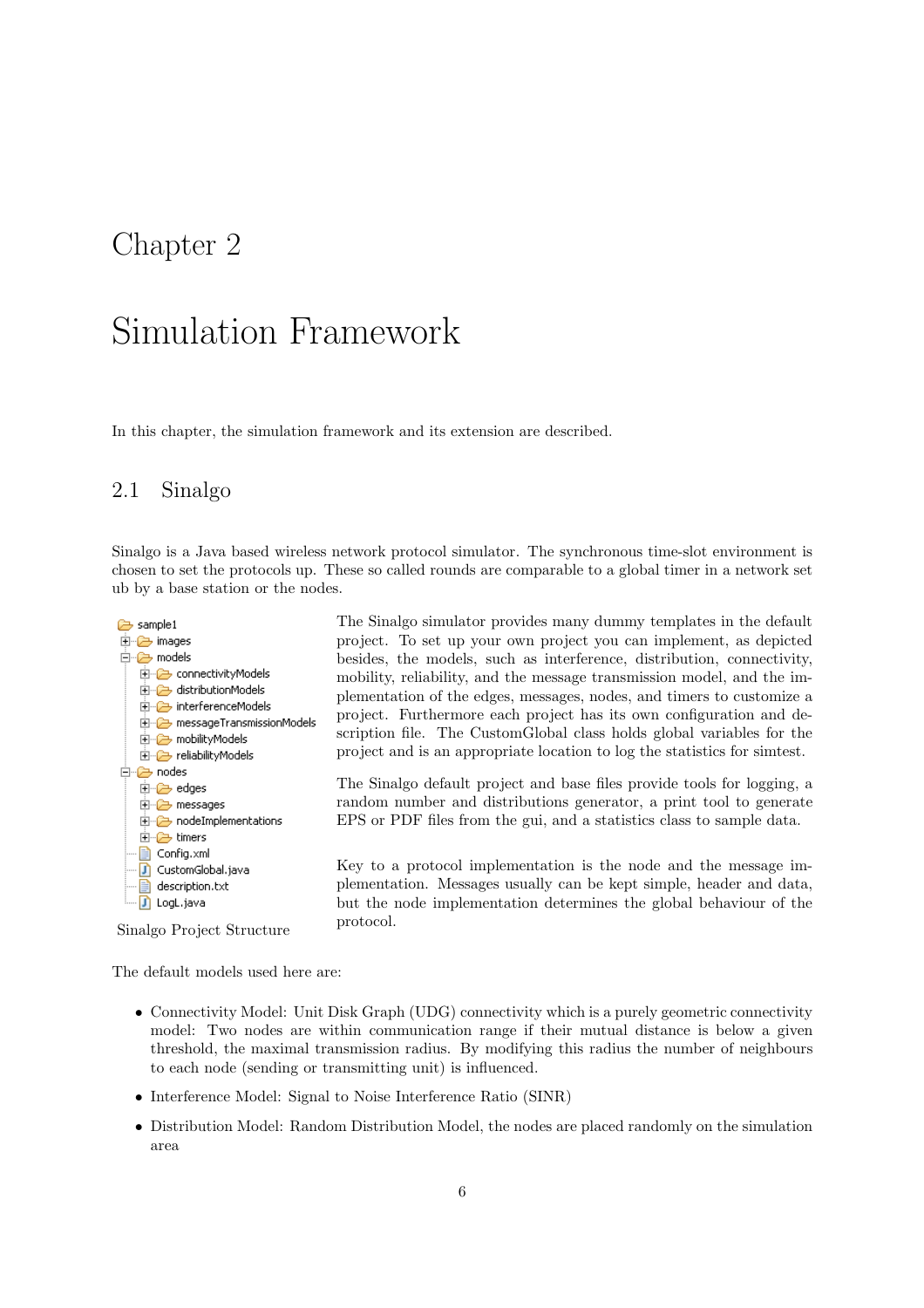• Static, no mobility model is used

## 2.2 simtest

This extension to the Sinalgo simulator framework runs several simulation calls and gathers information about these by running one scenario more times and modifying one or more parameters sequentially. From these results it can then generate statistics and graphics. The parameters and sequences have to be specified in an XML input file. It contains information about the paths to execute Sinalgo, log directory, the command to execute gnuplot, and so on, parameters to call Sinalgo, one running variable parameter to which the graphical output will refer to, and the labels to find the information in the log file of the simulator. For more information about the use, refer to Appendix A.1. In this section a brief description about the usage is given, the mode of operation and the usefulness of the program is showen.

### 2.2.1 Use of simtest

Basically, the use of this program is to test protocols fully automatically. With the configuration of Sinalgo according to simtest specification, one or more projects can be tested for all kinds of scenarios. You can run several instances of the same Sinalgo configuration to reduce the variance and proceed through several Sinalgo configurations without gathering the information about the single results by hand e.g., you can run simulations changing the number of nodes for two projects going through a sequence of increasing message length, running each configuration 50 times to compare two algorithms. This time consuming process can be launched with a single command and it produces graphical output and tables with the mean values and variances. As a result, the process which is extensive by hand can simply be run overnight.

### 2.2.2 Mode of Operation

The program proceeds in following five steps:

- Getting input from XML file
- Computing Sinalgo Arguments
- Executing the commands one by one to
- After each execution gather the specified parameters and write them to data files
- Draw graphics from the data files created

Table 2.1 lists the class and their basic functionality.

#### 2.2.3 Inputparameters

The simtest input file must reside in the simtest root folder and be named simtestParameter.xml. Table 2.2 shows the values which have to be specified.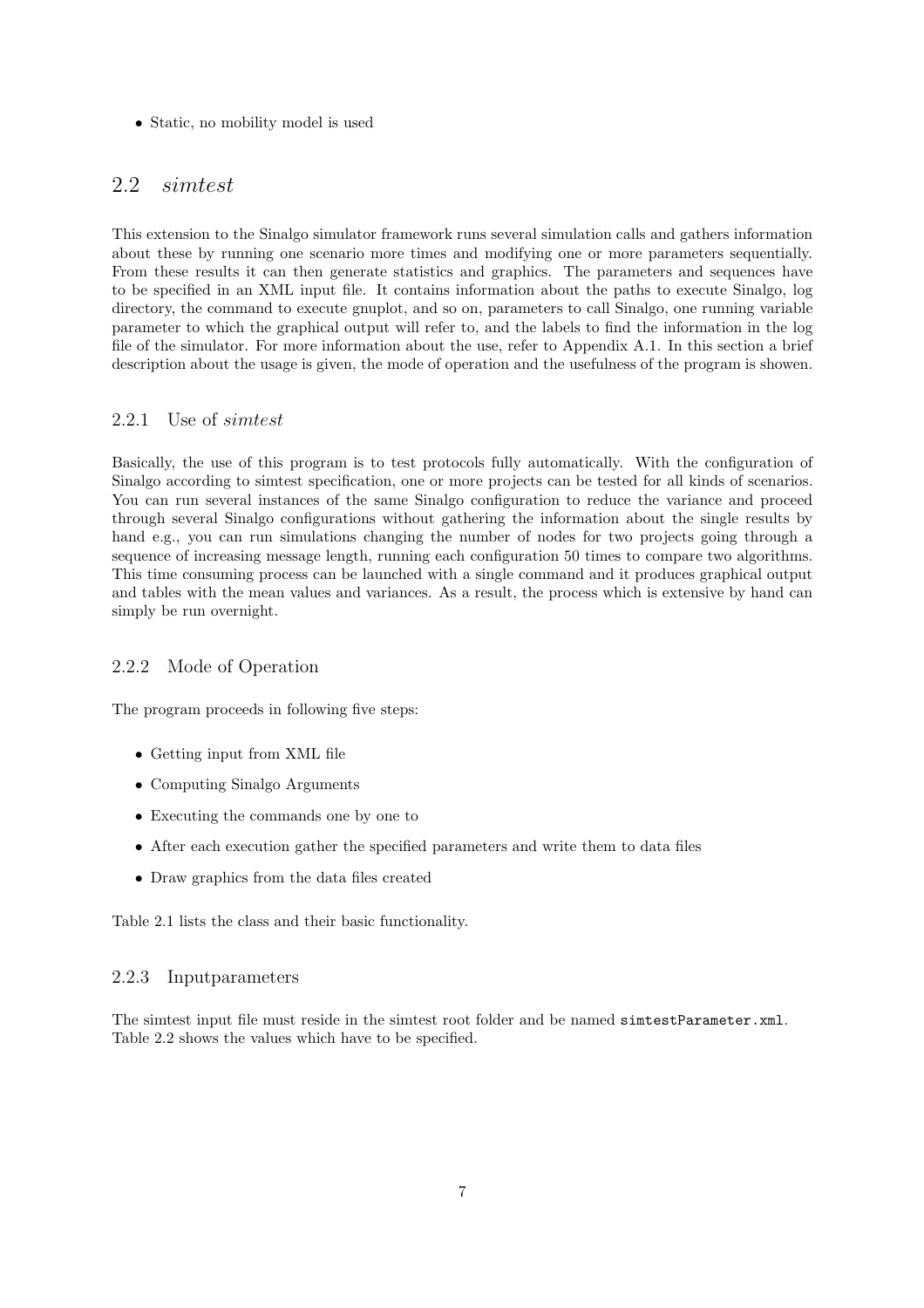| class         | brief description                                                                                                                                                                                                               |
|---------------|---------------------------------------------------------------------------------------------------------------------------------------------------------------------------------------------------------------------------------|
| Main          | base class calling all methods, warning and error handling                                                                                                                                                                      |
| Configuration | class holding global variables, such as total number of simula-<br>tions, number of simulation calls per configuration, etc., and<br>the interface for other methods to set the input parameters and<br>the mentioned variables |
| Parameters    | the base class for parsing through the input file and Sinalgo<br>log file, it distributes these values to other classes and contains<br>the interface to draw the graphics                                                      |
| Executor      | a class that executes Java system calls i.e., executes the Sinalgo<br>simulations                                                                                                                                               |
| Output        | creates, copies, or recreates data, log, gnuplot script files, writes<br>to the data files                                                                                                                                      |
| Outputpair    | holds the information about the label pairs, which will generate<br>one graphic each and are used to parse the Sinalgo log file                                                                                                 |
| DataSeries    | a statistics class to compute mean values and variances                                                                                                                                                                         |

Table 2.1: Class list and a brief description of each

|                                                  | input parameters                                                                                                                                                                                                                                                                 |  |  |
|--------------------------------------------------|----------------------------------------------------------------------------------------------------------------------------------------------------------------------------------------------------------------------------------------------------------------------------------|--|--|
| paths                                            | execution path, path to Sinalgo log file, similest log path, raw<br>data log path                                                                                                                                                                                                |  |  |
| gnuplot command                                  | the gnuplot command line command may be different for dif-<br>ferent systems                                                                                                                                                                                                     |  |  |
| <b>OS</b>                                        | operating system, Windows or Linux                                                                                                                                                                                                                                               |  |  |
| file modification tag                            | this tag determines if the data output files in the log path<br>are modified rerunning all simulations or just the graphics are<br>drawn from it, useful for automatic plot, if you changed the<br>data (erased or added a data block) or want to create another<br>outputformat |  |  |
| output format                                    | can be either PNG or EPS, PNG is colored, EPS is more read-<br>able included in documents                                                                                                                                                                                        |  |  |
| $N_Q$ of simulation calls per configu-<br>ration | the amount of sinalgo calls to reduce variance                                                                                                                                                                                                                                   |  |  |
| Sinalgo parameters                               | node name (containing project name) $N_Q$ of nodes to create,<br>$N_{\mathcal{Q}}$ of rounds to run before termination, models (distribution,<br>interference, connectivity), and the rest has to be introduced<br>as overwrite statement                                        |  |  |
| running parameter                                | also a Sinalgo parameter, but due to this sequence the graphical<br>output is adjusted                                                                                                                                                                                           |  |  |
| parameter analysis parameters                    | plotpairs with an X tag and a Y tag to retrieve information<br>from the Sinalgo log file and to determine what graphics to<br>draw                                                                                                                                               |  |  |

Table 2.2: simtest Input Parameters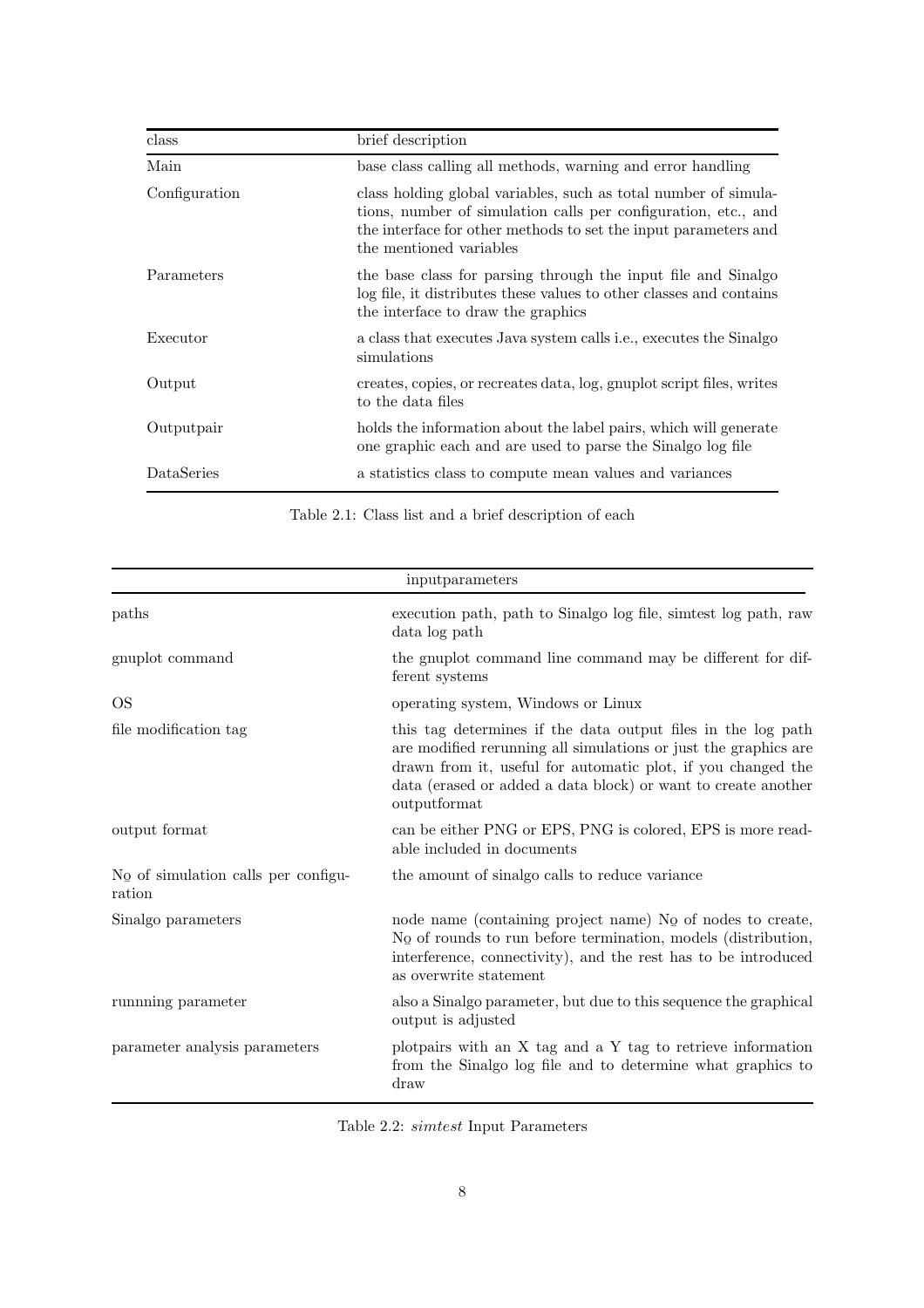### 2.2.4 Sinalgo Adaption

To achieve a full automation, simtest has to be able to process the Sinalgo log file. It has to be in XML format and look like this:

```
<?xml version="1.0" encoding="UTF-8"?>
<Document>
<simtest>
<!--*****************SIMTESTDATA*********************-->
<UDGrMax value="300"/>
<!--**************SIMTESTDATA************************-->
</simtest>
</Document>
```
and must be named according to the input path to log file, given in the simtest input file. Disable the Sinalgo log to time folder option in the configuration file so that simtest finds the log file after each simulation in the same place.

The UDGrMax-tag is an example tag to show the format of an entry. Specify this tag (UDGrMax) in the simtest input file as a tag for plotting and simtest will find it in the Sinalgo log file and add an entry in the output file. Template functions to create this file structure are within the simtest package.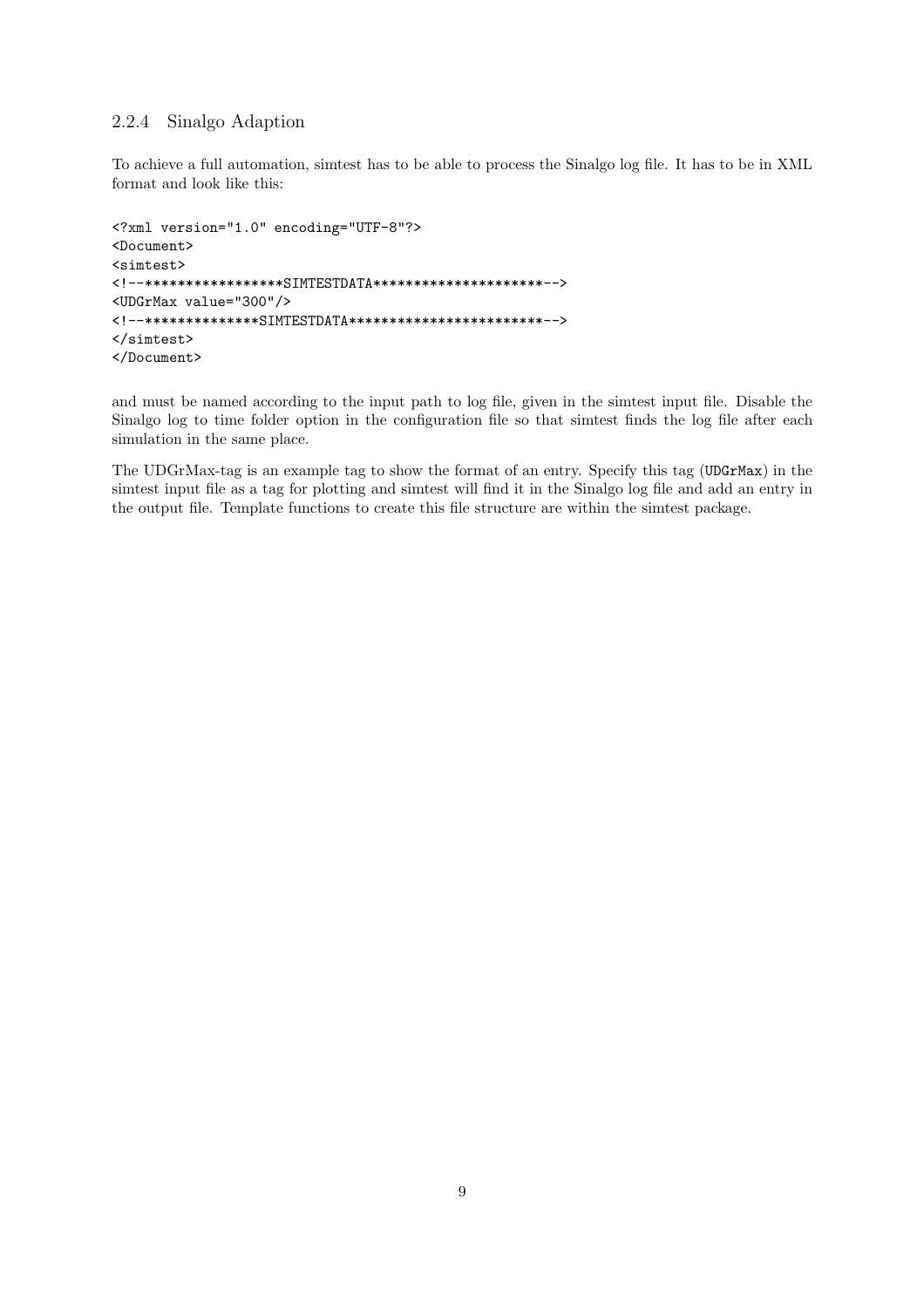## Chapter 3

## Protocols

The protocols studied in this thesis are presented in this chapter. Their implementation in the simulation framework can not always be like reality. Hence, there are some restrictions in implementation. The protocols are described in general and then the implementation is discussed in another subsection.

## 3.1 Aloha

Aloha was the first MAC protocol designed for wireless networks. As opposed to prior point-to-point computer communications, Aloha uses a shared medium for transmission.

### 3.1.1 Concept

The first version of the protocol was basic:

- If there is data to send, send the data
- If the message collides with another transmission, wait random time and try resending

The critical aspect is: what is random? The quality of the backoff scheme chosen significantly influences the efficiency of the protocol and the predictability of its behavior. Pure Aloha had a maximum throughput of about 18.4%.

An improvement to the original Aloha protocol was Slotted Aloha, which introduced discrete timeslots and increased the maximum throughput to 36.8%. A station can send only at the beginning of a timeslot, and thus collisions are reduced. It uses a DATA-ACK Sequence for transferring data.

#### 3.1.2 Implementation

The Slotted Aloha protocol fits to the concept of rounds in the Sinalgo simulator and was therefore implemented. The random waiting time concept is emulated by using a sending probability with which each node will send its data. This sending probability is the most influencing factor for the Aloha performance. In our simulations we decided to set our sending probability as follows:

$$
P_{send} = \frac{1}{N_{noOfNeighbors} * k}
$$
\n(3.1)

Where k is the sending probability coefficient,  $P_{send}$  is the probability a node sends a message in this round,  $N_{avgNoOFNeighbors}$  is the number of neighbours a node has. This way the sending probability is adjusted according to the density of the network.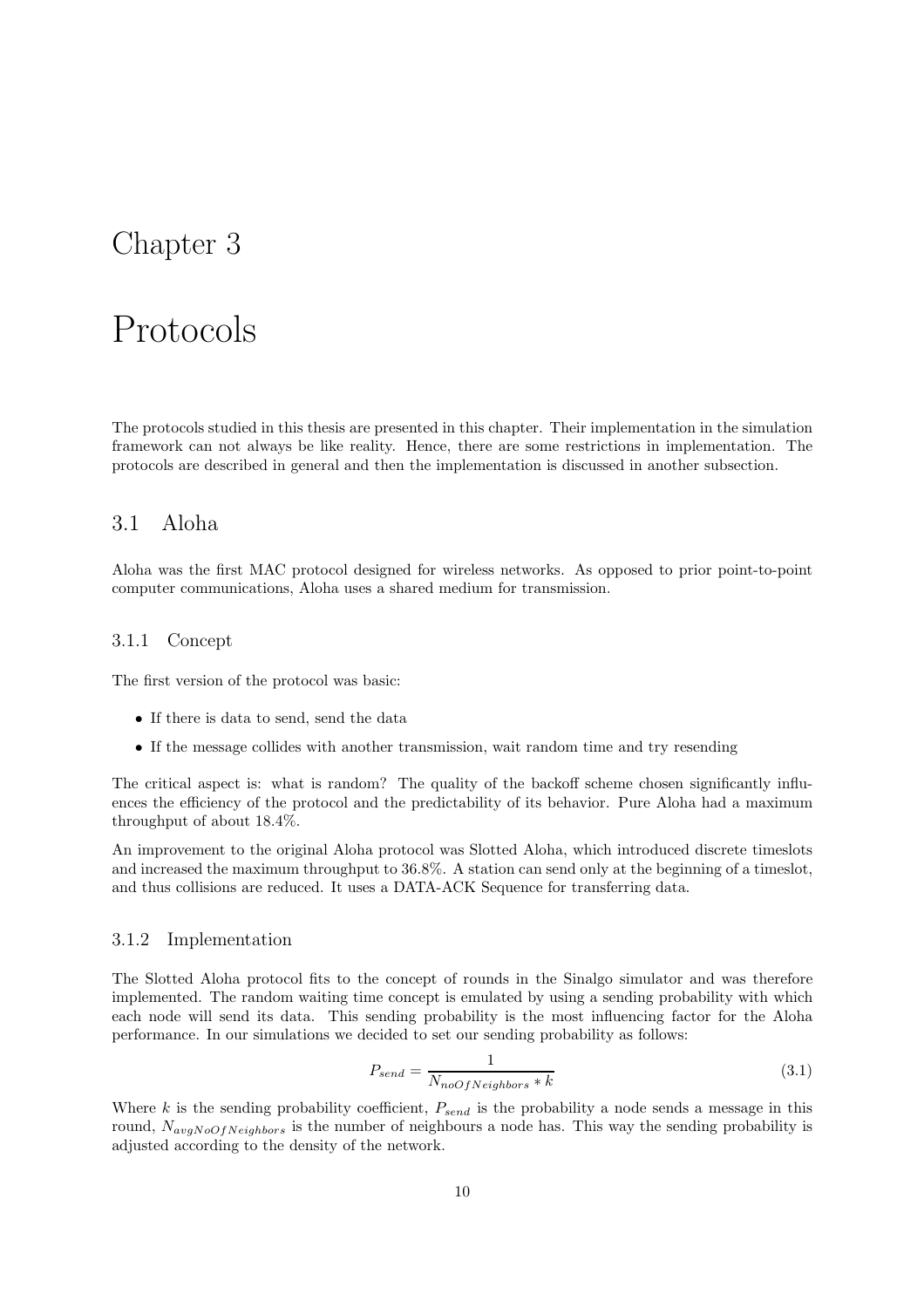## 3.2 MACAW

MACAW was first introduced in 1994 [2] as an improvement to Multiple Access with Collision Avoidance (MACA) protocol and alternative to CSMA based algorithms. In MACAW the RTS-CTS handshake was incorporated for the first time.

### 3.2.1 Concept

In MACAW each node has a Network Allocation Vector (NAV) which makes the node back off. MACAW uses RTS-CTS-DS-DATA-ACK frame sequence for transferring data to solve the hidden terminal problem, where two senders are out of range and may cause a collision at another node which is within the range of both. If a node A wants to send a message to node B it sets a random timer (implemented as sending probability) and if no overhearing makes A back off it broadcasts an RTS (Ready To Send) message containing B's ID and the data message length. Upon reception of a RTS, B broadcasts immediately a CTS (Clear To Send) message containing also the data message length. This exchange done, A broadcasts a DS (Data Send) message containing the data message length and starts sending the data. When the data transmission is complete, B acknowledges this with an ACK message. If an ACK message gets lost and B receives an RTS for the same packet it acknowledged already, it sends directly the ACK message.

Every node overhearing an RTS sets its NAV and backs off for the amount of time a successful RTS-CTS exchange needs. It will then probably overhear a DS message and back off the time the data and the following ACK have to be sent. This is called virtual carrier sensing. A node overhearing a CTS backs off immediately the amount of time DS-DATA-ACK sequence would need.

#### 3.2.2 Implementation

In the framework the minimum message length is one round, this is for RTS, CTS, DS and ACK, the data message can be longer. For instance a node backs off two rounds upon overhearing a RTS message, one to send back the CTS, another to overhear the DS. In every case of waiting (back off, wait for CTS, wait for  $ACK$ , ...) a timer is set regarding the estimated time the e.g.,  $ACK$  arrives. In case a timer runs out the node goes back to contend state and sets a random timer. In two cases the timer is not random, when a node awaits a CTS and the timer runs out it increases the backoff by 1.5 and in case of successful transmission, upon reception of an ACK, it decreases by one. This backoff algorithm is called MILD back off and was introduced in [2] as an improvement to the binary exponential backoff (BEB), which we implemented also in MACAW to compare the backoff algorithms. In the base-station-cell model there is also a copy scheme, in case a node switches to another cell and adapts its backoff, but here this is not considered (no mobility).

## 3.3 IEEE 802.11 DCF

The Distributed Coordination Function (DCF) [5] is the IEEE 802.11 standard and so practically applied in many networks and by many users and was first introduced 1997. It is interesting to evaluate its performance in ad-hoc networks.

### 3.3.1 Concept

DCF uses CSMA/CA in a form of noise listening and a RTS-CTS-ACK sequence. Once a node senses the noise below a certain threshold and/or no carrier signal it sets a random timer and then sends its RTS if the channel is still considered free. A node receiving a RTS destined for itself sends immediately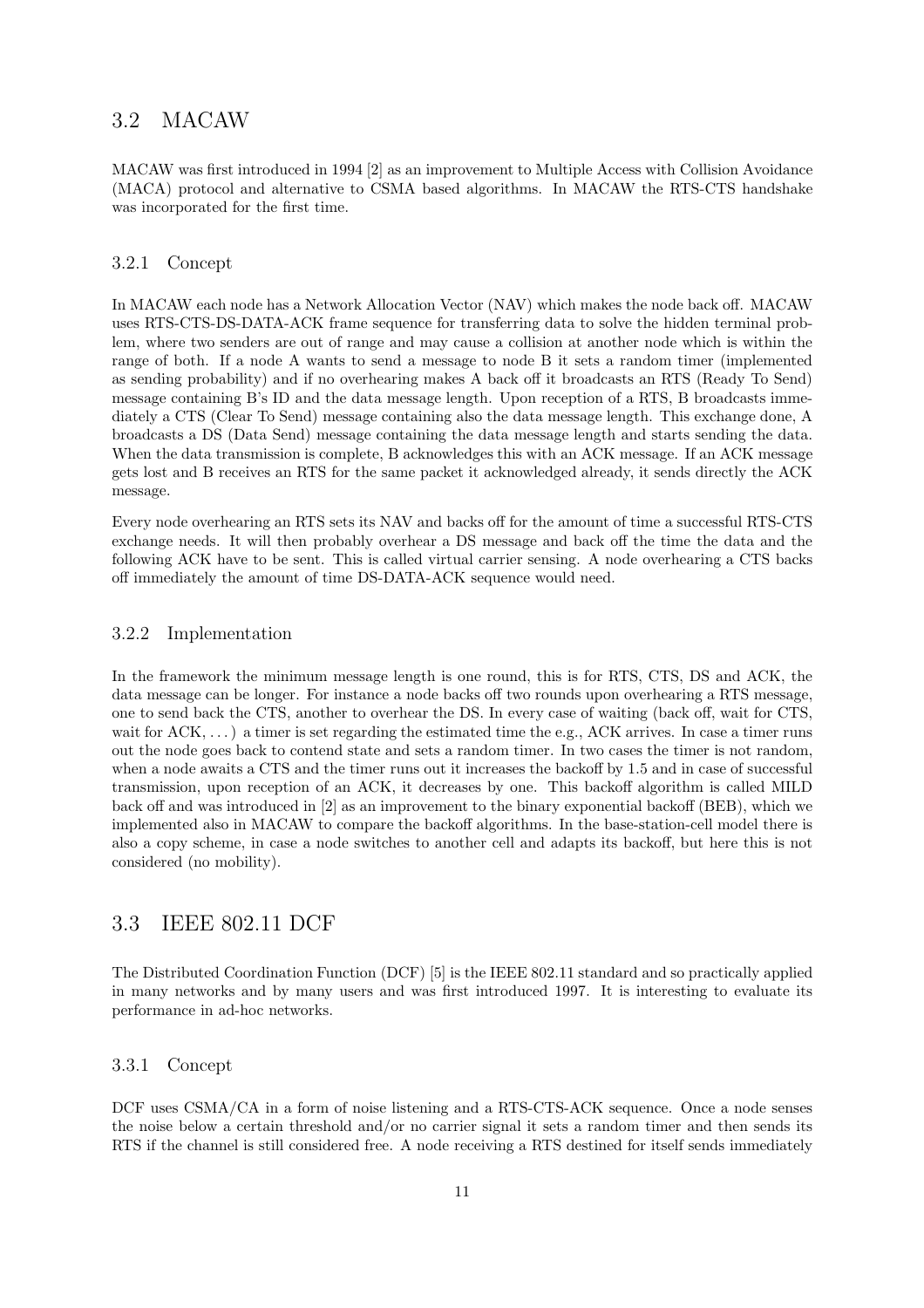a CTS and waits for data message. This data message is sent without delay by the requesting node upon the CTS reception. A successful transmission is notified by an ACK message. All messages contain the whole transmission time needed e.g., a RTS contains RTS-CTS-DATA-ACK time units, a CTS only DATA-ACK. Any message overhearing node backs off the time pending to end of transmission. Like the MACAW node it sets a NAV. In case a CTS is lost the nodes use Binary Exponential Backoff (BEB) (increase: double) which is reset to two on successful transmission (reception of an ACK).

The main difference to MACAW is the transmission sequence (without DS message) and the CSMA. MACAW does not sense the medium before sending. Furthermore the backoff algorithm differs from the original MACAW, which uses the MILD backoff algorithm instead of the BEB, and a node in DCF backs off directly the whole transmission length upon overhearing a RTS message, where a node in MACAW waits just the time until a DS message arrives and backs off the whole transmission length only upon a successful handshake.

#### 3.3.2 Implementation

This protocol is ported in the same manner as MACAW to the Sinalgo framework considering the messages and the inbox handling. The messages contain more information about the time left for a successful transmission, and the DS message is not present.

The sensing algorithm is adapted to the SINR model, if the noise sensed in the node's area is below a certain threshold the medium is considered as free to transmit. The node runtime-sequence is put in a random order such that a node with a great ID is not always blocked by the low ID nodes' messages in the air, whose interference it would sense.

### 3.4 Location Enhancement to IEEE 802.11 DCF

Location Enhancement to DCF (LED) [3] is an enhancement to DCF and an interesting approach to increase the throughput of DCF by using a less pessimistic backoff algorithm. The main enhancement is the adding of a block containing location information about sender and receiver to every message , if possible.

#### 3.4.1 Concept

This protocol (LED) is like DCF but has the location enhancement. Therefore a node sends its position and the noise sensed at sending time within each message. Now every RTS contains the senders position and the receiver can add its location information to the message to complete the block (GPS or another positioning method can be used for this). An overhearing node calculates its own influence to the nodes attempting to build up a connection using a propagation model. During the blocking decision making process, a non- receiver station (denoted as station i) of the frame calculates if its own transmissions will cause enough interference to interrupt the data delivery to which the just received frame belongs. The station needs to calculate the power level of its own transmission at both the source, denoted as  $P_i^s$ , and the destination, denoted as  $P_i^d$ , of the ongoing data delivery using an appropriate propagation model. [3] assumes a free space omni-directional propagation channel model [4]. This is a model in which many channels, especially outdoor channels, have been found to fit in practice. In this propagation model, the received signal power,  $P_r$ , is calculated as follows:

$$
P_r = \begin{cases} \frac{P_t G_t G_r \lambda^2}{(4\pi)^2 D^2 L} & D \le D_{cross} \\ \frac{P_t G_t G_r h_t^2 h_r^2}{D L} & D > D_{cross} \end{cases}
$$
\n(3.2)

where  $P_t$  is the transmission power,  $G_t$  is the transmitter antenna gain,  $G_r$  is the receiver antenna gain, D is the separation between the transmitter and the receiver,  $h_t$  is the transmitter elevation,  $h_r$  is the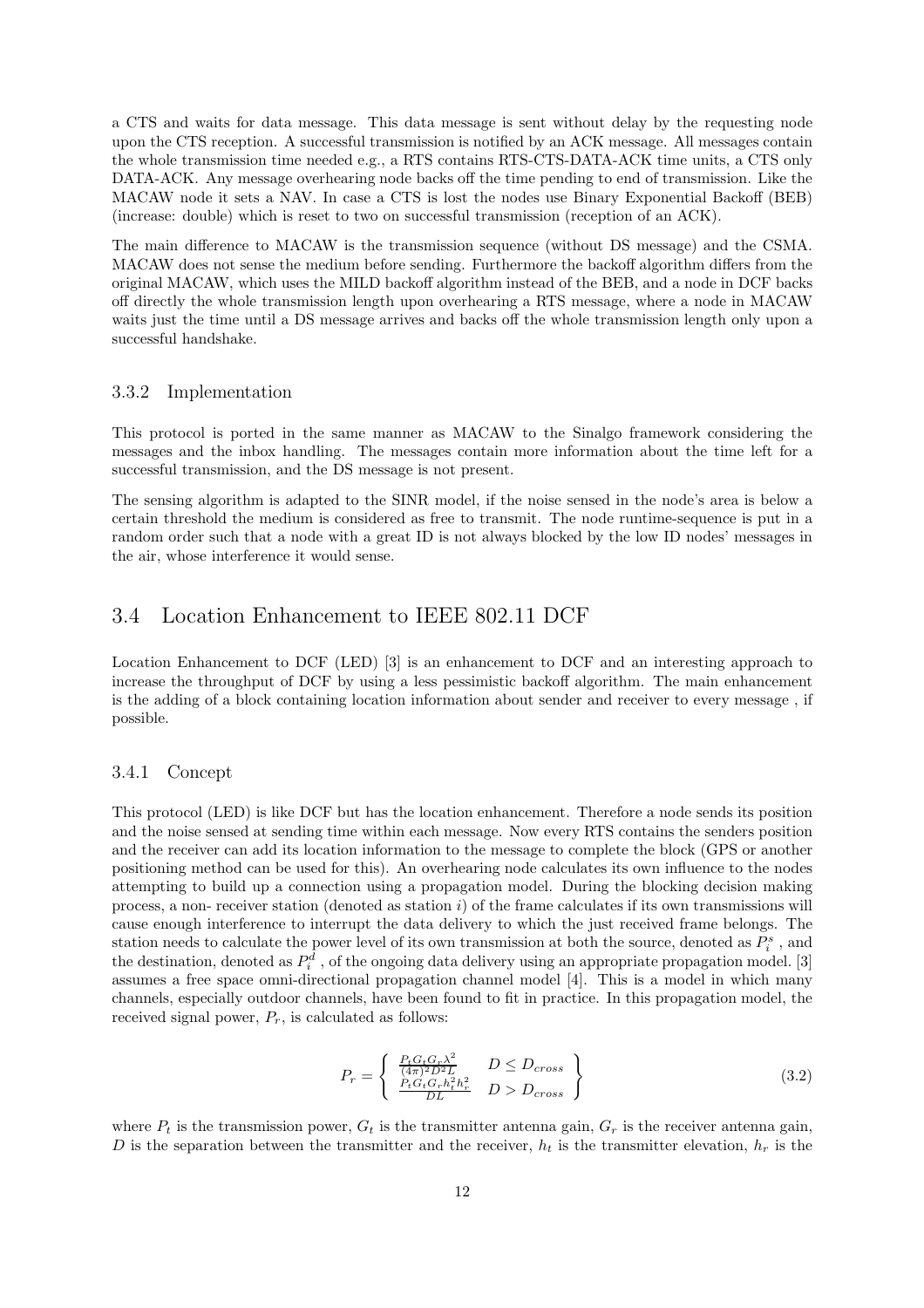receiver elevation, L is the system loss factor not related to propagation ( $\geq$  1),  $\lambda$  is the wavelength in meters, and  $D_{cross}$  is calculated as  $D_{cross} = (4\pi h_r h_t)/\lambda$ . The first sub-model of this equation is called the Friis free-space propagation model and only used when the distance between the transmitter and the receiver is small. The second sub-model is called the two-ray ground reflection model and used when the distance is large. The station also needs to calculate the received power level of the destination station's transmission at the source, denoted as  $P_d^s$ , and that of the source transmission measured at the destination,  $P_d^s$ . If  $(P_s^d > \beta P_i^s)$  and  $(P_s^d > \beta P_i^d)$ , the station should not block its own transmissions. Otherwise, it should block its transmissions. In the case that the communication parameters of either the source or the destination are unknown, the assessing station assumes the worst and blocks its own transmission. The noise at sending time may have changed at receiving time, but the transmission delay of a message is not so long that the actual noise taken in consideration when making the blocking decision differs significantly.

#### 3.4.2 Implementation

The algorithm to evaluate a node's influence in the Sinalgo implementation we follow the SINR model. Instead of the Friis and Two-Ray model the node computes its influence over the distance following the equation shown below. We use constant transmit powers and therefore the power of a transmission depends only on the distance.

$$
P_i^s = \frac{P}{d_{(i,s)}^\alpha} \tag{3.3}
$$

$$
P_i^d = \frac{P}{d_{(i,d)}^{\alpha}}\tag{3.4}
$$

$$
P_s^d = \frac{P}{d_{(s,d)}^{\alpha}}\tag{3.5}
$$

Where  $d_{(A,B)}$  is the distance from node A to node B and  $\alpha$  is taken from the SINR interference model. The noise at sending time is denoted as  $N_{ST}^s$  at the connection source and  $N_{ST}^d$  at the receiving node in the connection.

The blocking condition is  $P_s^d > \beta(P_i^s + N_{ST}^s)$  and  $P_s^d > \beta(P_i^d + N_{ST}^d)$ .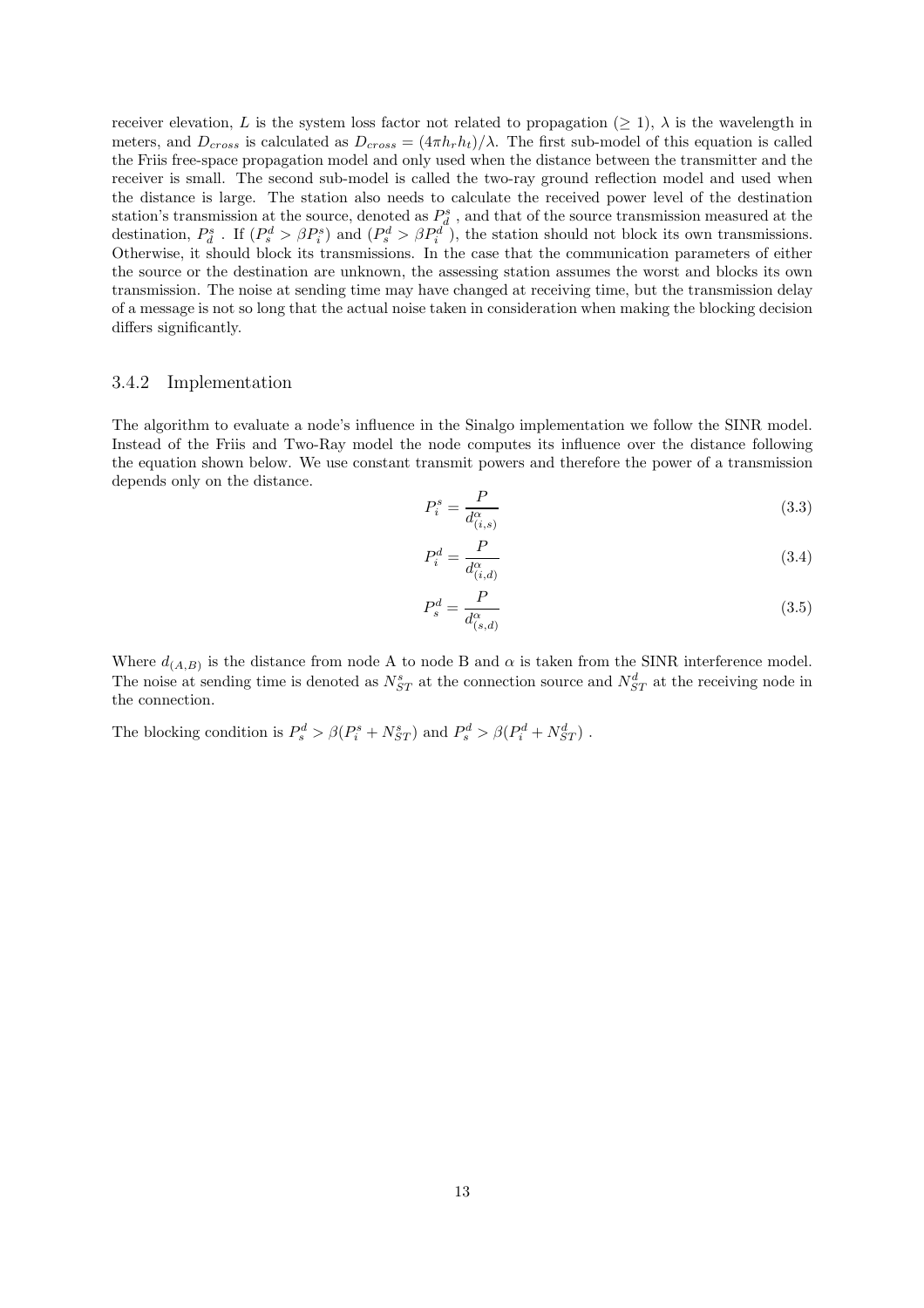## Chapter 4

# Results

In this chapter we present the results, the chapter is devided into two sections, one treating a single protocol for itself, and another comparing the protocols for different densities, message lengths, and topologies.

To analyse the protocols and their behaviour we picked out five marking characteristics.

- DATAThroughput, in frames, the average amount of received data frames in 100 rounds per node
- DATAReceptionEfficiency, the index for data throughput, the data frame to data send attempts ratio
- CollisionIndex, messages which did not reach their destination node , including control messages (this is not the inverted DATAReceptionEfficiency, but closely related), in relation to the send attempts
- TimeUntilSuccessPerMessage, is the average time (in rounds) a node needed to transmit successfully a complete message
- FairnessIndex, according to Jain's fairness index:

$$
F = \frac{\left(\sum_{i=1}^{N} \gamma_i\right)^2}{N \sum_{i=1}^{N} \gamma_i^2}
$$
\n
$$
(4.1)
$$

Where N is the number of connections and  $\gamma_i$  is the number of received packets for connection i

The numbers which belong to the lines are accorded to the parameters in the title, starting from the left.

| UDG/rMax | average number of neighbours |
|----------|------------------------------|
| 150      | 6                            |
| 200      | 10                           |
| 250      | 16                           |
| $300\,$  | 22                           |
| 350      | 28                           |
| 400      | 35                           |
|          |                              |

Table 4.1: Key to the density analysis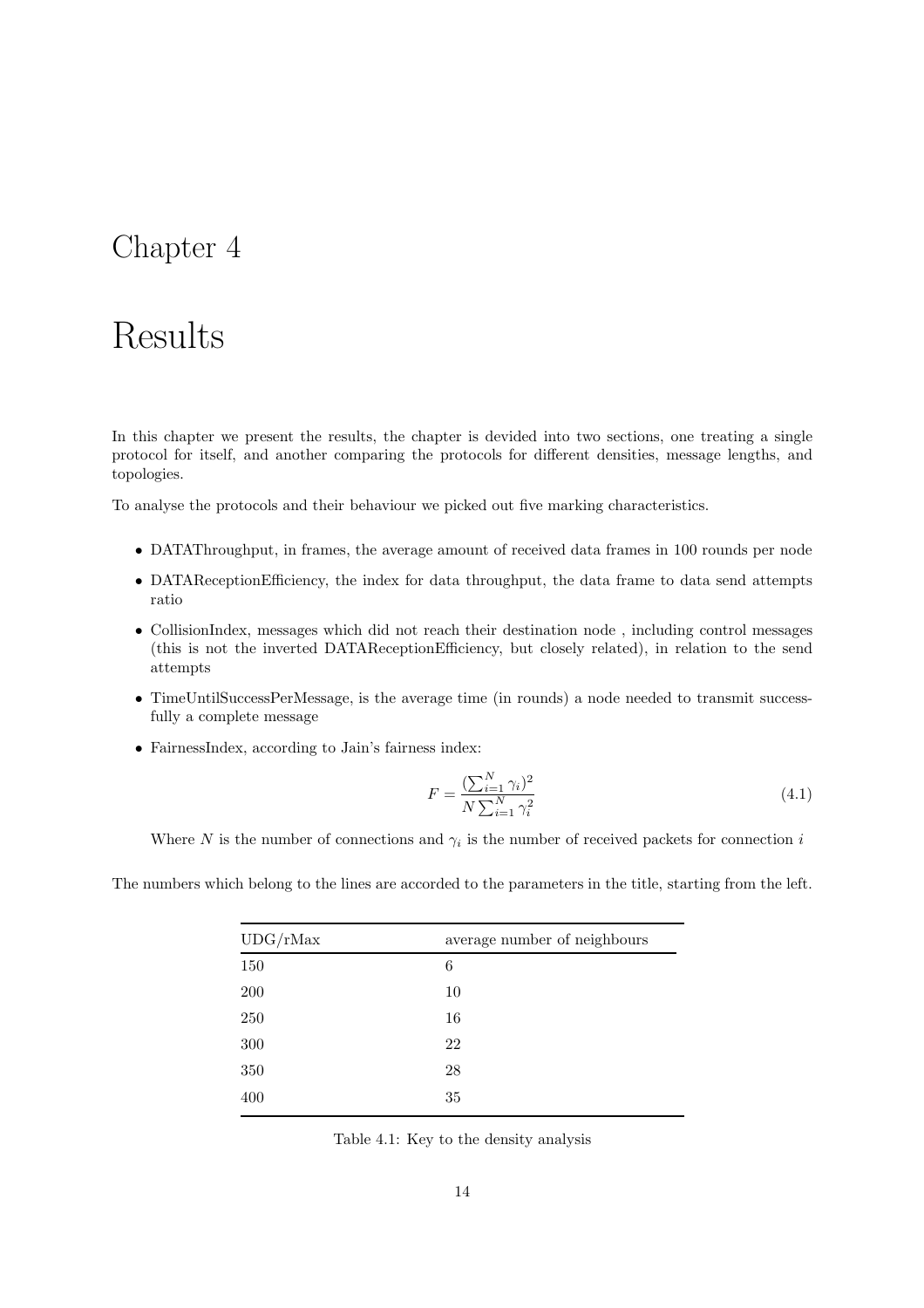| $1000 \times 1000$            |
|-------------------------------|
| UDG: $rMax = 200$             |
| SINR: $\alpha = 3, \beta = 1$ |
| $rMax = 400$                  |
| Length $= 5$ (Aloha:1)        |
| Uniform Random Distribution   |
| 100                           |
|                               |

These are the default values and are changed due to the aim of the analysis

Table 4.2: Default Simulation Setup



Figure 4.1: Aloha: Data Throughput

Figure 4.2: Aloha: Collision Index

### 4.1 Aloha Performance

The simulations for the Aloha Protocol examine the influence of the sending probability coefficient  $k$ . The graphics show the performance for different k's in dependence of the density given in average number of neighbors. It shows that the performance has a certain breakpoint.

Figure 4.1 shows that the data Throughput is decreasing with the increasing density and greater k. Line 1 for k equal 1 has the highest throughput.

The collision index in Figure 4.2 shows the collision ratio. The ration of messages not received by their destination node decreases with a greater k.

For k greater than one the fairness index is quite stable and remains in a range of 0.1 for every density as seen in Figure 4.3. For k equal to one the protocol is less fair.

The time until success for each message (Figure 4.4) is in the range of approx. 3 rounds from a k greater than 2, performance is less for smaller k.

Finally, the data reception efficiency increases the smaller k is, Figure 4.5.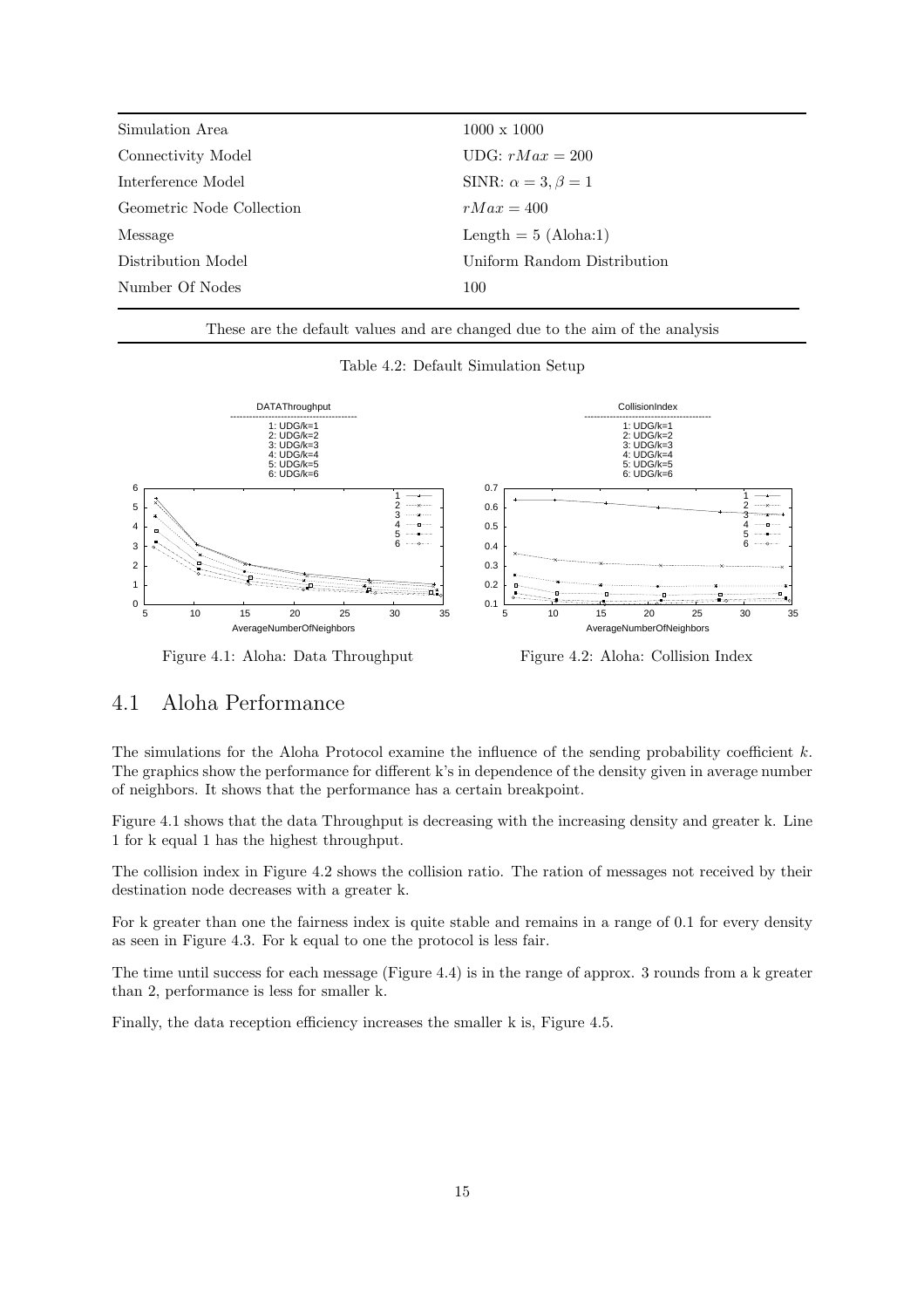

Figure 4.3: Aloha: Fairness Index

Figure 4.4: Aloha: Time Until Success Per Message



Figure 4.5: Aloha: Data Reception Efficiency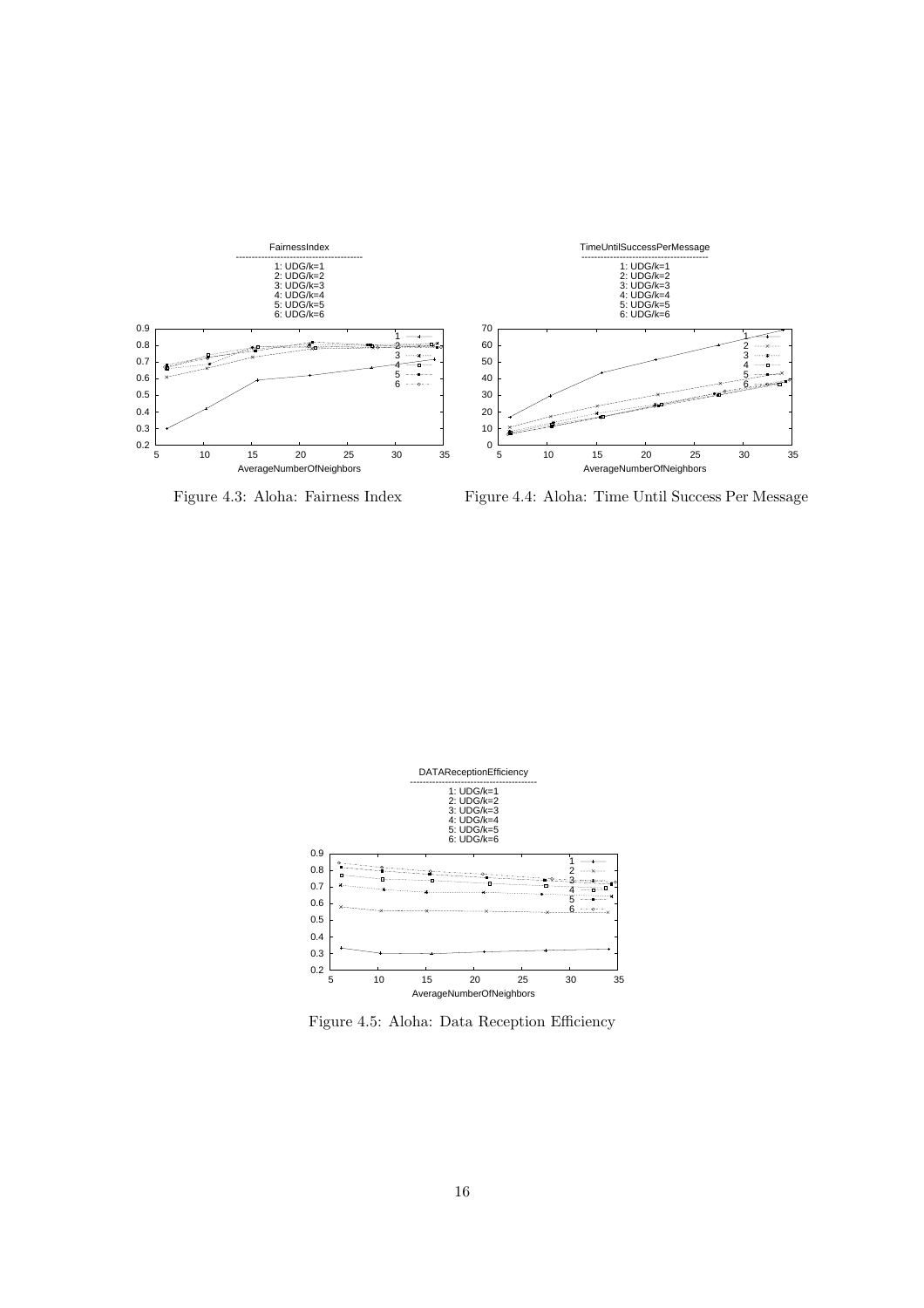

Figure 4.6: Density Analysis: DATA Throughput

Figure 4.7: Density Analysis: Collision Index

### 4.2 Comparing Protocols

This section examines the protocols in comparison of to other. Hence, the focus is layed not only on the performance change but also on the influence of the parts a protocol consists of, such as the backoff algorithms, the transmission sequences, and the CSMA algorithm usage. All graphics show the results for two MACAW protocols (one designed with a MILD Backoff algorithm (standard), the other using BEB), DCF, and LED protocol. LED is DCF based and both use BEB and CSMA.

Therefore the impact of the backoff algorithm can be studied looking at the MACAW results. To see the effect of using CSMA, the DCF and the MACAW protocol behaviour will be examined.

The standard MACAW protocol, in further text called MACAW, the MACAW protocol using BEB instead of MILD backoff algorithm, denoted MACAWBEB, the DCF original protocol, denoted as DCF, and the resulting plot for the location enhancement to DCF protocol, short: LED, are analyzed.

#### 4.2.1 Density Analysis

The density analysis is made using a message length of five frames, that makes the data five times longer as any control message. That means that there is a 20% overhead. The graphics are organized such that to the left with an average number of neighbors of 5 are the results for a less dense network. To the right edge the density increases up to 35 neighbors in average.

Figure 4.6 shows the throughput of data in frames per node and 100 rounds. DCF and LED achieve quite the same throughput, from 6 maximum to 1 frame in average. Below, MACAWBEB has 1 frame more throughput but converges towards MACAW for higher density.

The collision index in Figure 4.7 shows that a higher density brings more collisions to all. This performance is similar to Figure 4.6, MACAW shows worst performance and so on. LED produces more collisions than DCF, the throughput was the same.

Figure 4.8 shows the fairness index and here the different backoff algorithms separate the performance of the protocols. With a fairness index of average 0.5, which decreases only slightly, the MACAW leads. All protocols perform a quite stable fairness for different densities. Second is DCF surrounding the average af 0.4 with a slight downwards trend. LED starts with the same value for low density, takes a 0.1 step towards unfairness and then covaries parallelly to the original DCF. Last, with an average of 0.3, MACAWBEB acts similar to MACAW, slightly worse.

The fairest algorithm has also the highest rate of time to succcessful transmission of a whole message. The time to success per message in Figure 4.9 shows that MACAW time to success increases faster than the others. From 100 rounds per message to 250 in average. The others increase by 80-100 rounds from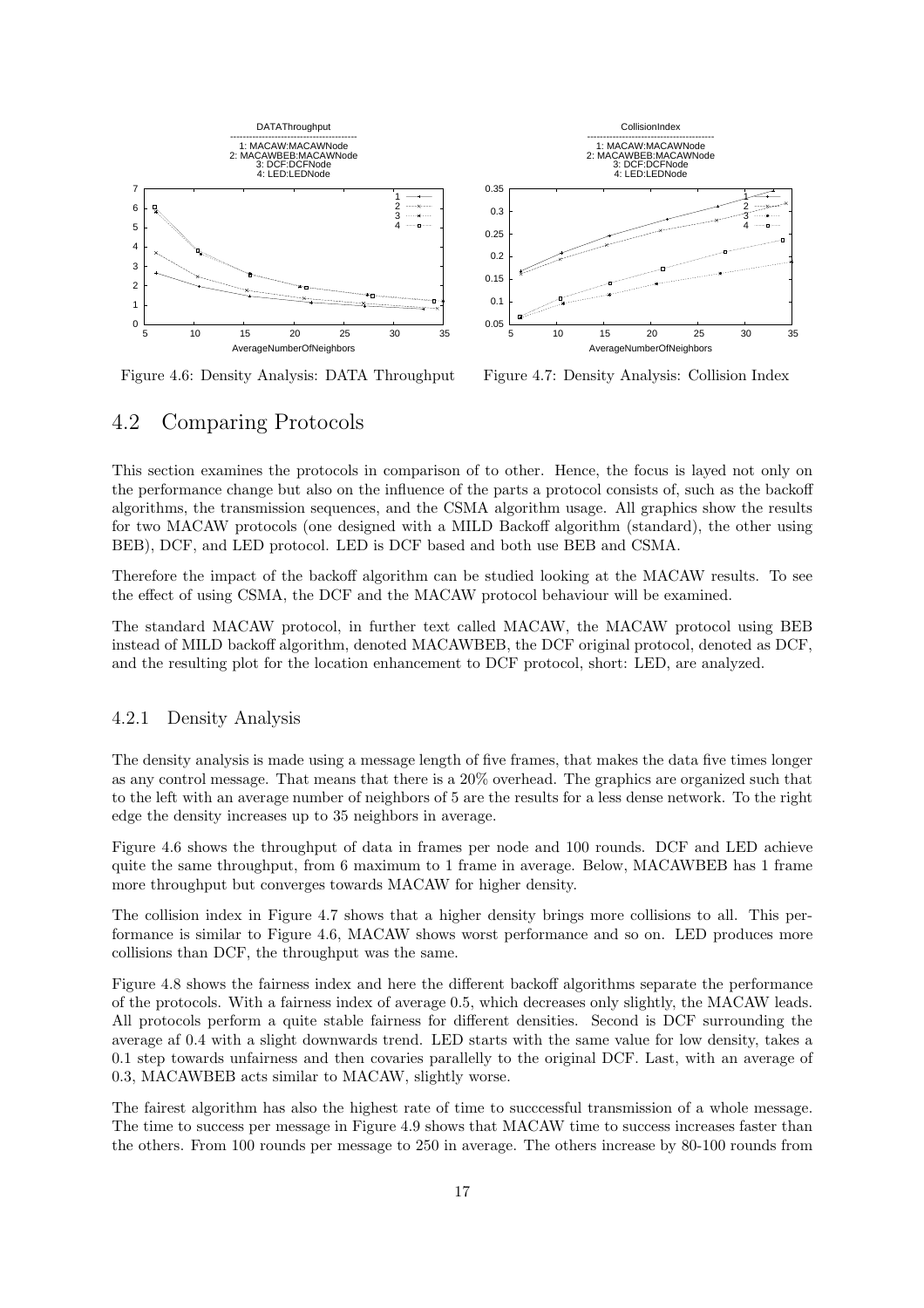

Figure 4.8: Density Analysis: Fairness Index

Figure 4.9: Density Analysis: Time Until Success Per Message



Figure 4.10: Density Analysis: DATA Reception Efficiency

lowest density to highest density. MACAWBEB starts around 50 rounds and DCF and LED have the same performance and start around 30 rounds per message for low density.

The reliablity of the protocols shown in Figure 4.10 points out clearly that the MACAW protocols have a better reception efficiency regarding only the data frames. With a reception rate of 0.96 decreasing with higher density to 0.92 both MACAW protocols, independent of the backoff algorithm used, show the same performance. DCF and LED start at the same point for low density, 0.92. Where in LED the data experiences more collisions the denser the network is. For an average of 35 neighbors per node DCF has a 0.86, LED a 0.8 data reception efficiency.

The impact of the backoff algorithm is significant for the performance. BEB produces less collisions than MILD backoff algorithm, has a significantly less time to success per message, and a little more throughput, but MILD is way fairer than all BEB based protocols.

The influence of the transmission sequence used and the inbuilt of CSMA in the protocol can be seen in Figures 4.6, 4.7, and 4.10, higher throughput and less collisions combined with a worse data reception efficiency. Hence, the collision index is caused by colliding control messages in the MACAW transmission sequence.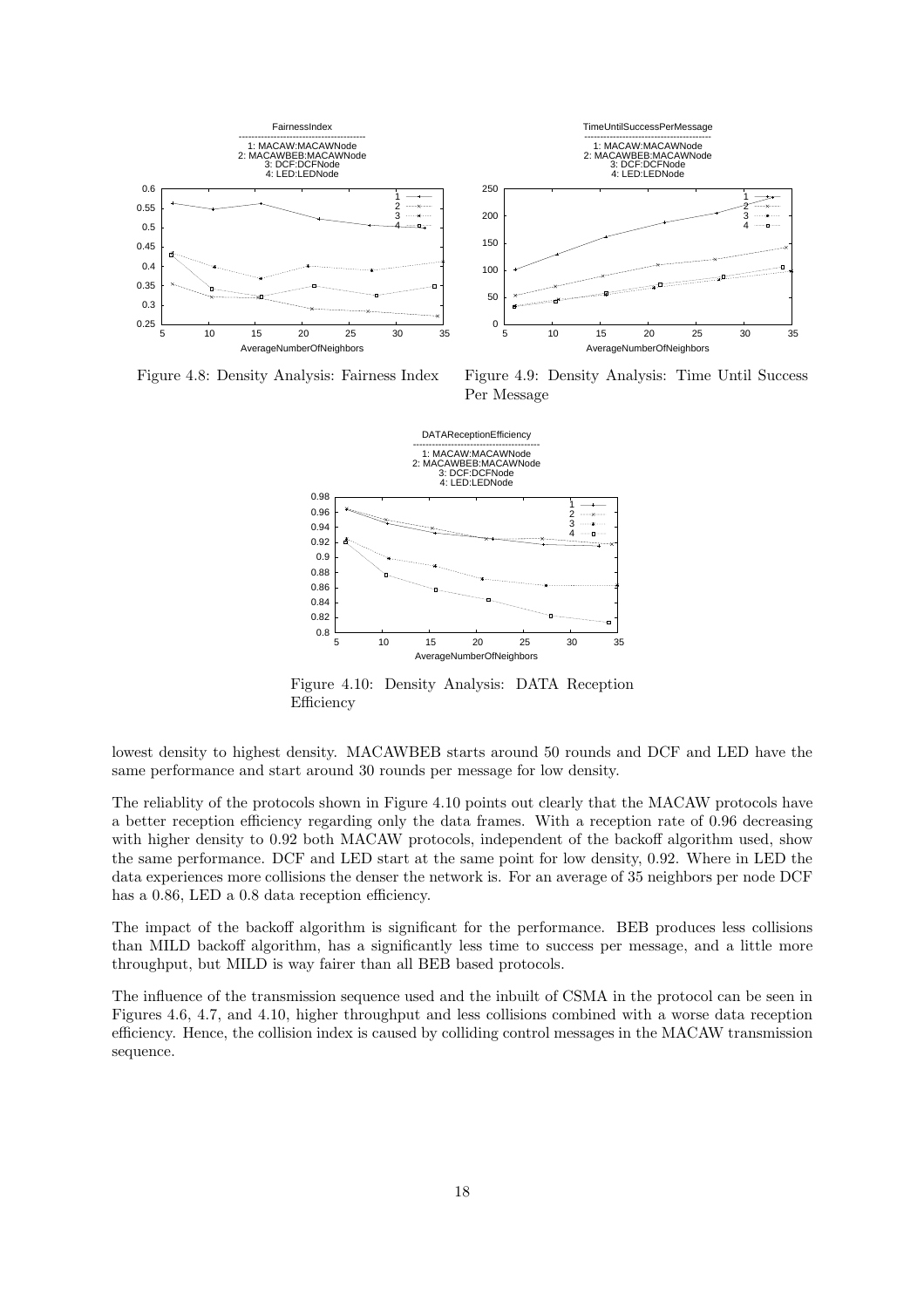

Figure 4.11: Message Length Analysis: DATA Figure 4.12: Message Length Analysis: Collision Throughput Index



Figure 4.13: Message Length Analysis: Fairness In-Figure 4.14: Message Length Analysis: Time Until dex Success Per Message

#### 4.2.2 Message Length Analysis

The network behaviour for longer messages changes. Since the overhead shrinks and the reliability of the transmission gets more weight regarding the performance. The message length simulated varies from 1 to 10 frames per message. All nodes use the same message length.

Figure 4.11 shows the data Throughput (throughput). All protocols at least triple their data frame throughput for a message length from 1 frame to 10 frames lentgh, where the DCF based protocols have with 1.5 to 5 frames per node and 100 rounds , in average, the double of the MACAW based ones. With an increasing message length the difference shrinks. MACAWBEB has  $40\%$  more throughput than MACAW.

The collision index, depicted in Figure 4.12 shows that the DCF based protocols behave the same, decreasing a little (around 4%) in the region of 10% colliding messages. The MACAW based protocols start off at 27% collisions and decrease strongly with the shrinking overhead (in relation to the message length). For a message length of 10 frames only 18% collisions occurr. The MACAW using BEB performs a little better (∼5%).

Regarding the fairness, Figure 4.13 shows that the fairness decreases with a longer message, for the protocols using BEB only a little in a region from 0.3 to 0.45, where the DCF protocol is the fairest. Special is the behaviour of DCF for small message length, it shows an irregularity, its fairness index is below the one of LED and crosses its line for a message length of 3 frames. MACAW using MILD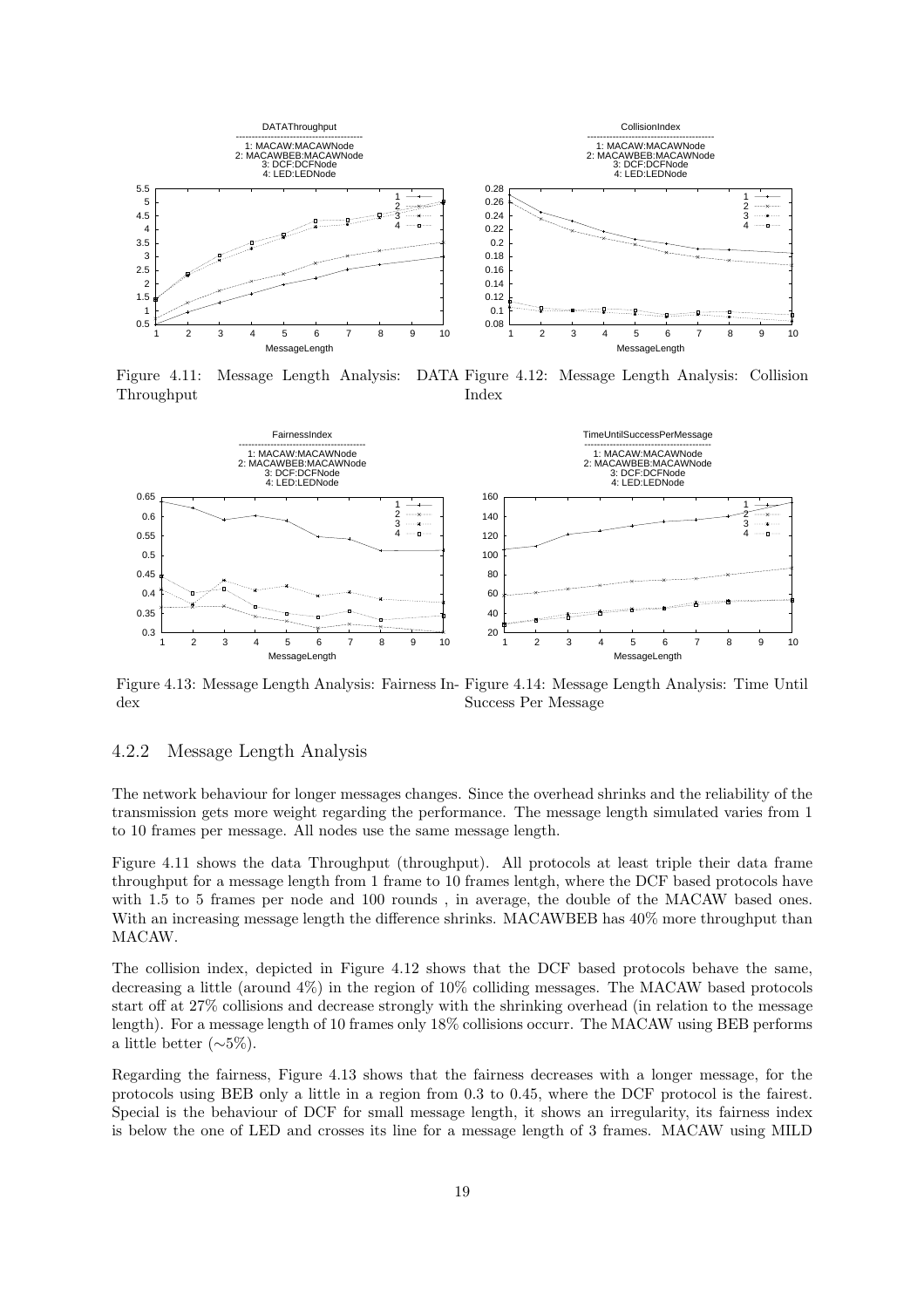

Figure 4.15: Message Length Analysis: DATA Reception Efficiency

backoff algorithm protocol starts at 0.65 and decreases stronger under the influence of a longer message. Its performance decreases to 0.5 fairness index and is the fairest for all message lengths.

The time a message needs for a successful transmission is shown in Figure 4.14. As expected, the time to successful transmission increases with the message length. For MACAW from 110 rounds average to 150 rounds, MACAWBEB needs in average only half of the time (60 to 90 rounds average). The DCF based protocols perform the same, starting from 30 rounds average to 50 for a message length of 10 frames.

All protocols perform the same data reception efficiency for a short message (one frame), as shown in Figure 4.15. MACAW and MACAWBEB keep their performance which decreases only to 93% for a 10 frames message length, where the DCF based protocols' performance goes down to 87% arrived messages. LED performs a little worse. The differences between the single protocols with the same base are more obvious with the increasing message length.

The behaviour of the protocols are devided by the backoff algorithm used regarding the time to success and the fairness, and otherwise by the base (MACAW or DCF). For longer messages, more data flows but the reception efficiency decreases. Less collisions occur overall with less overhead for reliable protocols regarding the data frames.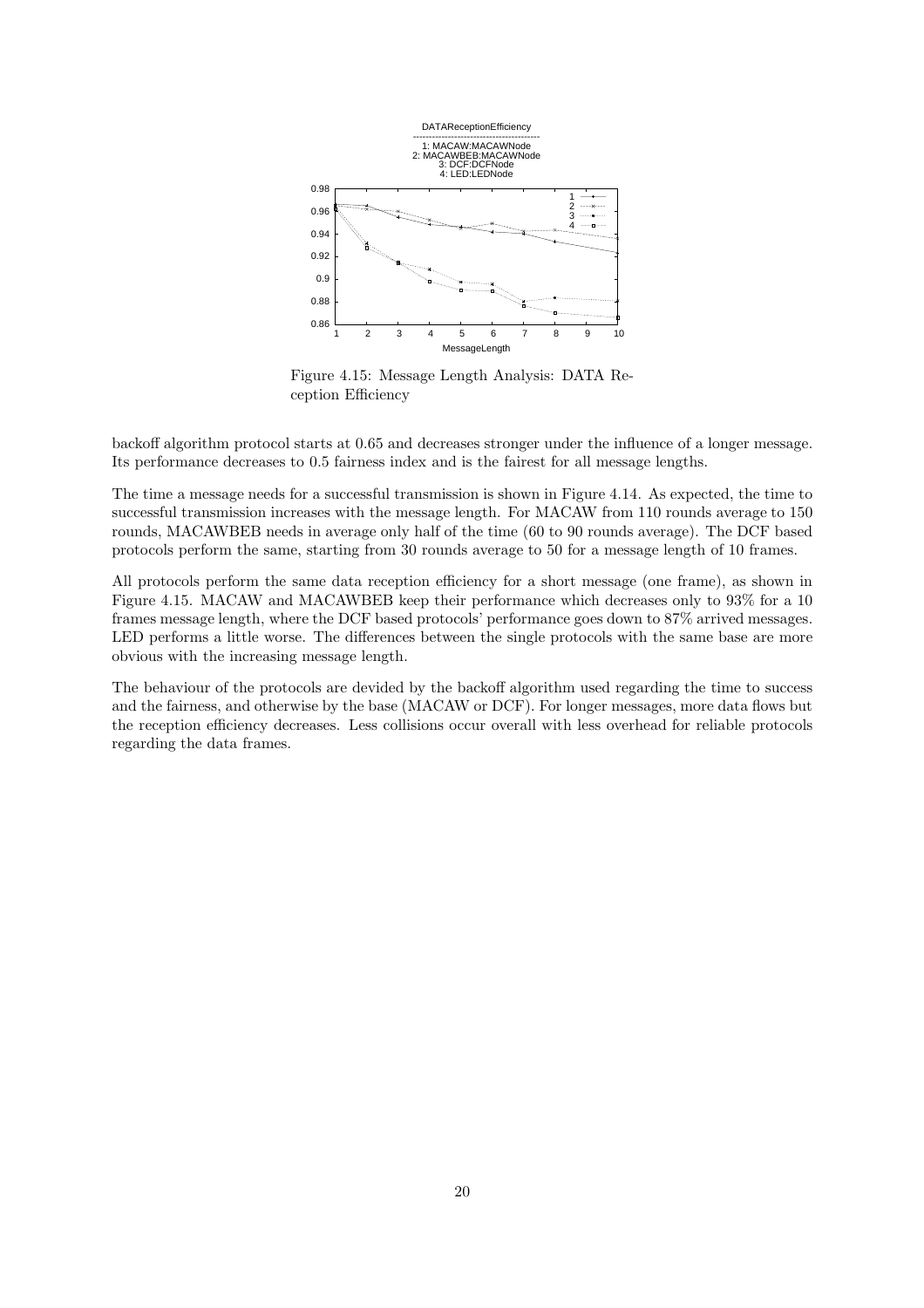

Figure 4.16: Topology Analysis: DATA Through-Figure 4.17: Topology Analysis: DATA Throughput, MACAW put



Figure 4.18: Topology Analysis: Collision Index, Figure 4.19: Topology Analysis: Collision Index MACAW

#### 4.2.3 Topology Analysis

Protocols act differently in different topologies. Here the performance of the protocols in 4 scenarios is shown:

- uniform random distribution
- a grid over the whole simulation area which give the same distance to every neighbor in the horizontal or vertical direction
- a line from top to bottom of the simulation area
- a circle

To obtain readable graphics the protocols are split into two sections, one containing MACAW and MACAW using BEB, the other DCF and LED. The variability of the average number of neighbors can be explained by each topology. Most neighbors are in reach when all nodes are on one line.

Figure 4.16 and Figure 4.17 show that the perfomance regarding the data throughput depends mostly on the density but does not vary much for the different topologies. The DCF based Algorithms have a higher data Throughput but for an average of 65 neighbors per node the performance is approximately the same for both sections.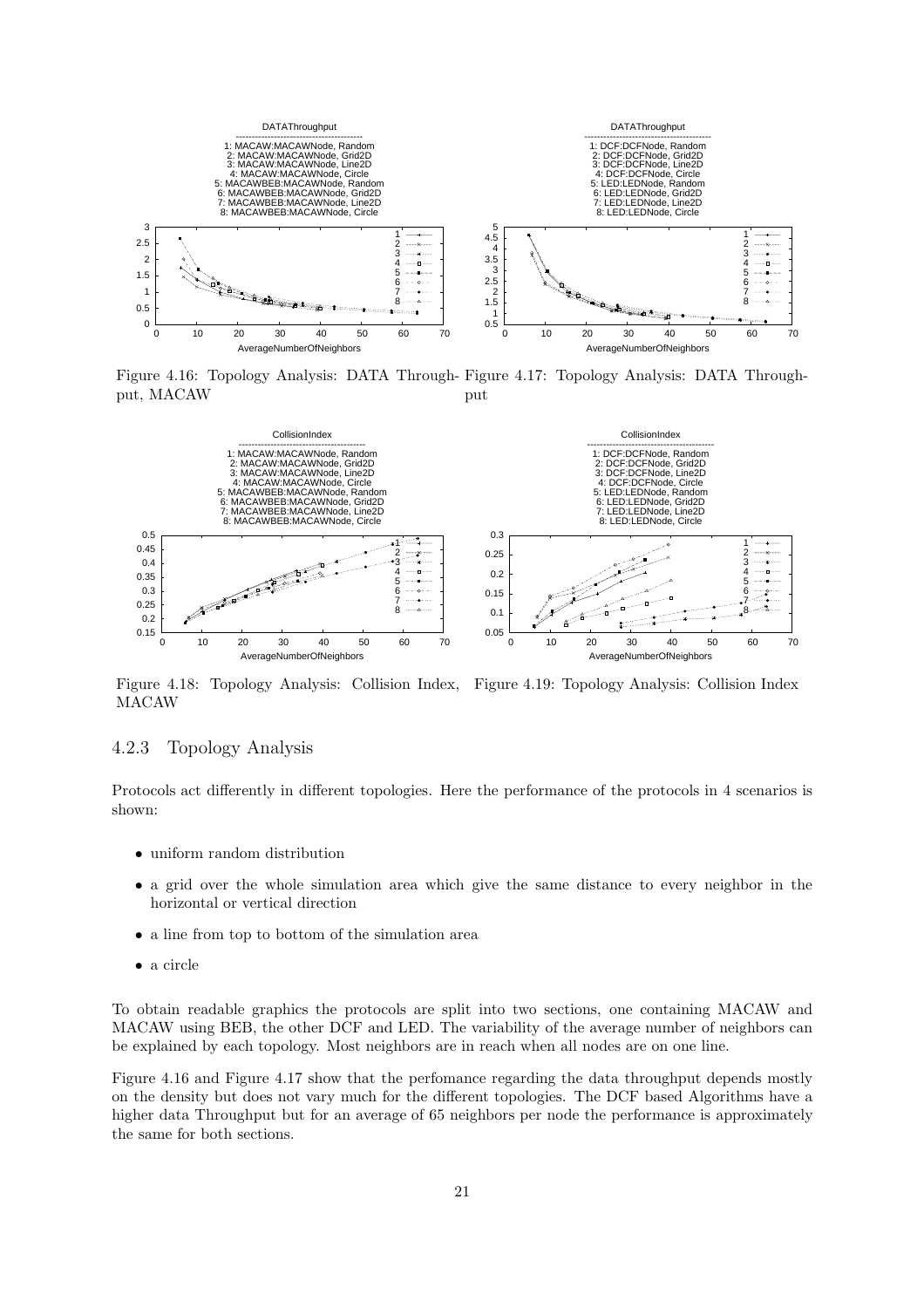

Figure 4.20: Topology Analysis: Fairness Index, MACAW Figure 4.21: Topology Analysis: Fairness Index



Figure 4.22: Topology Analysis: Time Until Suc-Figure 4.23: Topology Analysis: Time Until Success Per Message, MACAW cess Per Message

The collision index for the MACAW based protocols in Figure 4.18 is stable with a changing topology. MACAWBEB produces always a little less collisions. The DCF based protocols (Figure 4.19) have the performance already seen in the density analysis for the random distribution, produce more collisions for a grid distribution, and with a more aligned distribution scenario like a circle and a line less collisions. With the line distribution the DCF based protocols have a collision index of only 0.1 for an average number of neighbors of over 60. The LED protocol simulation results for every scenario in a worse collision index than the DCF.

In Figure 4.20 the fairness index performance results are only devided by the backoff algorithm used, not significantly by the topology of the network. MACAW has a higher fairness index, around 0.6 decreasing with the density. MACAWBEB has the same performance in the region around 0.3. Significant in Figure 4.21 is the drastic decrease from the low density region for a grid distribution. The behaviour of the DCF based protocols regarding the fairness index decrease stronger with the higher density than in Figure 4.20. This lines show the best performance in these graphics.

Figure 4.22 shows the average time until successful transmission of a whole message. For both MACAW Protocols the time until success increases for higher density networks. The MACAW protocol using MILD backoff algorithm performance increases more with the higher density and is in average 170 rounds. MACAWBEB performance is in the region of 50 to 110 rounds. Both are stable for all topologies. In Figure 4.23 the results vary with the topology. Worst is the performance for a grid topology, then the random distribution and the grid distribution topology. Line distribution performance separates itself by an almost constant very good performance around 50 rounds per message even for a high density.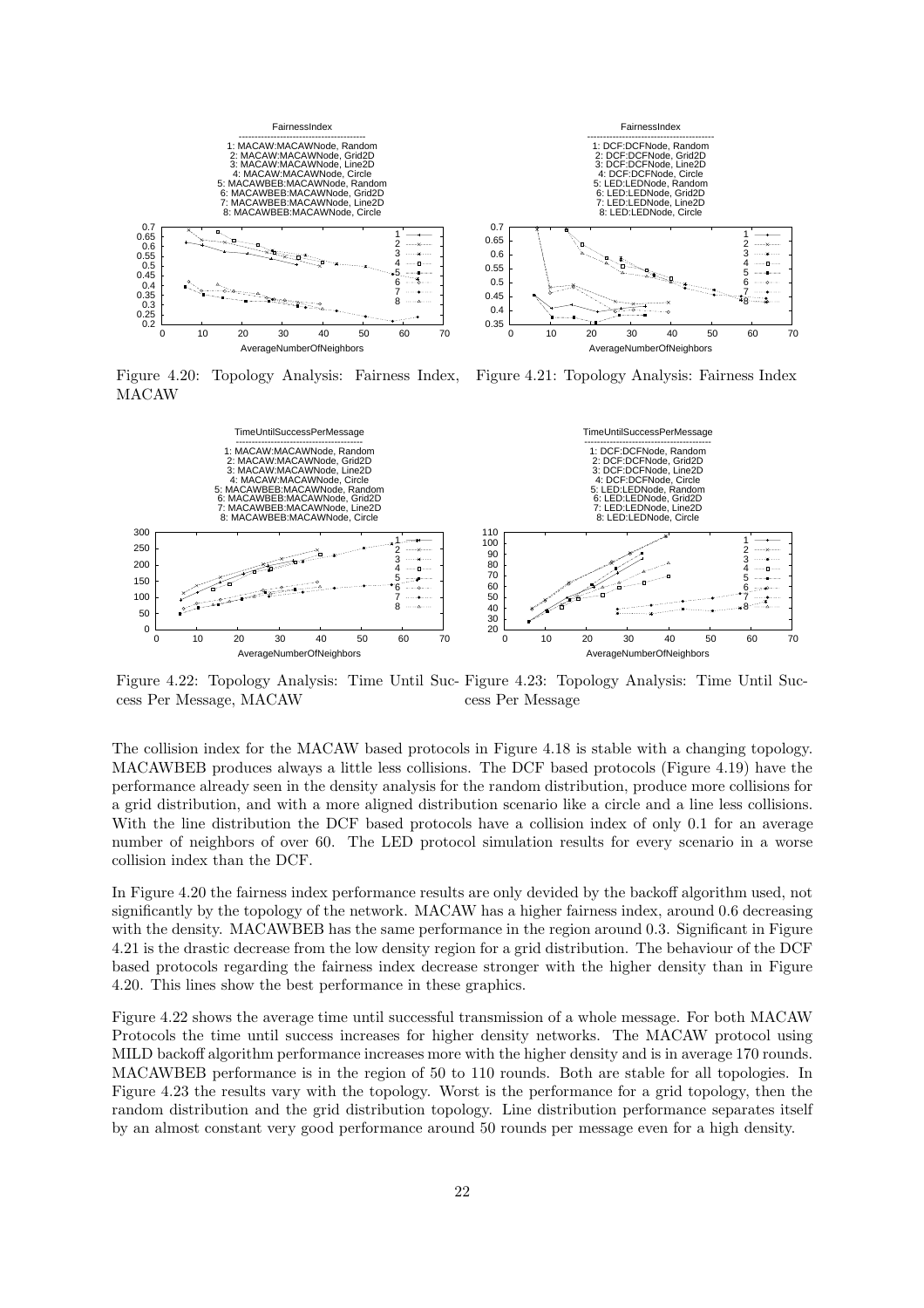

Figure 4.24: Topology Analysis: DATA Reception Figure 4.25: Topology Analysis: DATA Reception Efficiency, MACAW Efficiency

In Figure 4.24 the MACAW based protocols show no stability for different topologies. The range of variation is from 0.92 to 0.98 i.e., very good data reception efficiency. Circle and line scenario performance are stable with the density, random scenario performance decreases strongly and linear with the density, and grid topology performance decreases in the low desity region and is then quite stable over the density, perform worst.

Figure 4.25 has a range of data reception efficiency from 0.84 to 0.96. Also here the line and circle distributions result in a stability over the density, the others decrease as described above for Figure 4.24.

This Analysis shows the behaviour of the protocols for different topologies. The impact of the topologies is greater for the DCF based protocols, which increase their performance for a circle and line topology. Less interference from more than two sides causes these protocols to work better. Since the circle distribution is not entirely cross connected its performance reaches the one of the line distribution. There is no influence of the topology to the impact of the backoff scheme, both MACAW based protocols are stable for all topologies. One exception here is the data reception efficiency where the MACAW protocols show a behaviour similar to the DCF based ones. Remarkable is the stable data throughput, Figure 4.16 and Figure 4.17 although other performance parameters differ so much.

LED performs always a little worse than DCF for all shown results.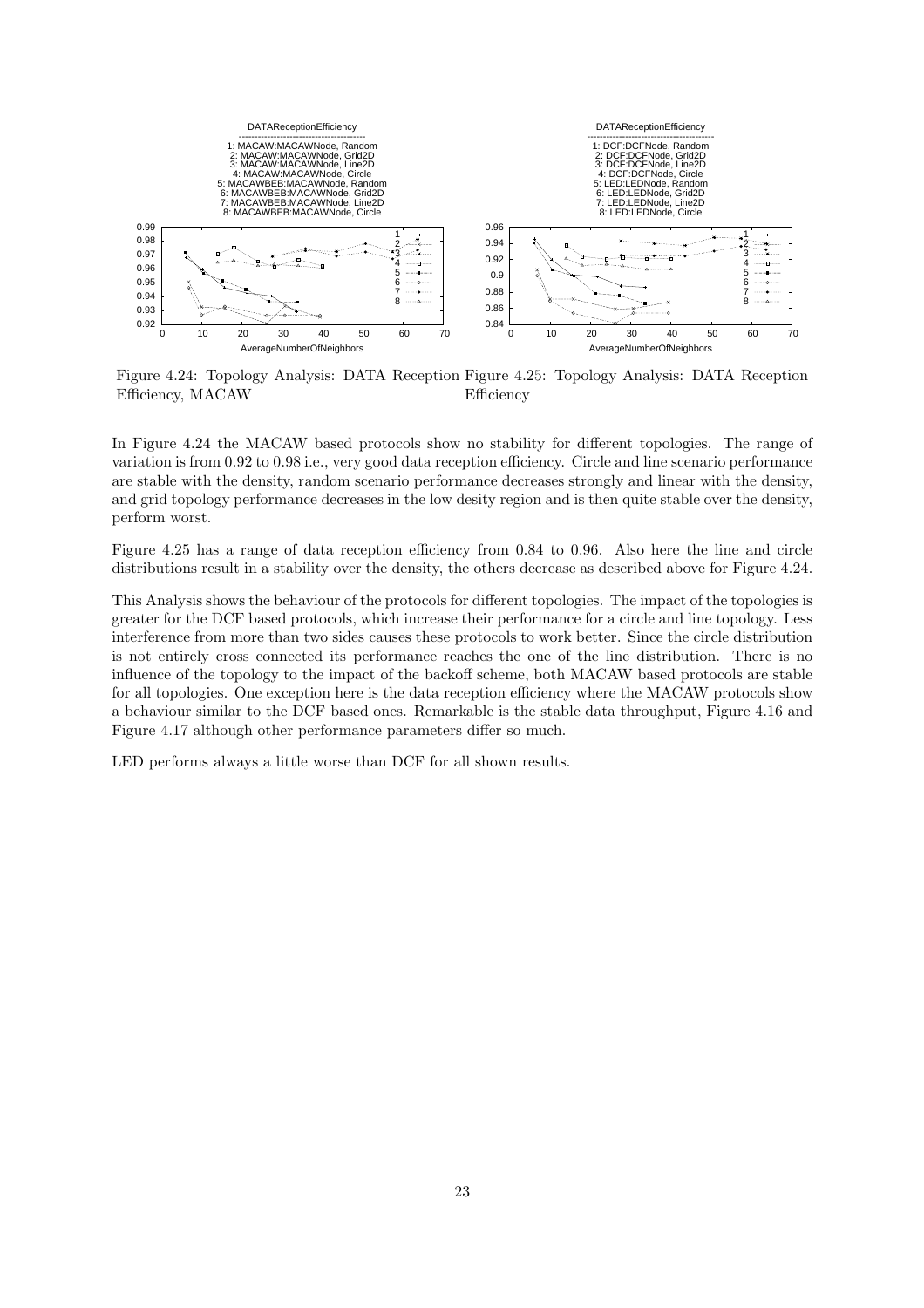## Chapter 5

# Conclusion

This chapter discusses the conclusions the simulation results allow. The first section describes the conclusions about the Sinalgo simulator and the influence of it. The second section describes the conclusions for the different protocols in general and the following the specialties of the different analysis comparing the protocols.

## 5.1 Sinalgo

We used the synchronous mode in Sinalgo to run our simulations. Hence, Sinalgo updates each node sequentially which poses some irregularities in comparison to the real world. The way of carrier sensing we implemented goes through the packets-in-the-air buffer, where packets are added when a node wants



to send a message. This buffer is always set to zero pre round, so the first node using the CSMA function will hear no noise at all, the last node called senses the most.

We randomzed the sequence in which the nodes are called to grant fairness as far as possible. As depicted in the graphic besides it may happen that a node at sensing time senses very low noise at its position since its function call is at the beginning of a round and the noise increases drastically during the round that the next round the same node can not decode a incoming message, because it is desturbed by messages added later to the buffer i.e., nodes that are in a sending pro-

cess and do not use the CSMA before sending or nodes in reach not blocking their own transmission based on the LED function.

The CSMA functionality can so far not be implemented a hundred percent accurately in the Sinalgo simulator.

Furthermore we used the UDG connectivity model, which makes it impossible to overhear a message for a node out of reach, even if there is very little noise. This restriction does not allow the LED mechanism to work properly.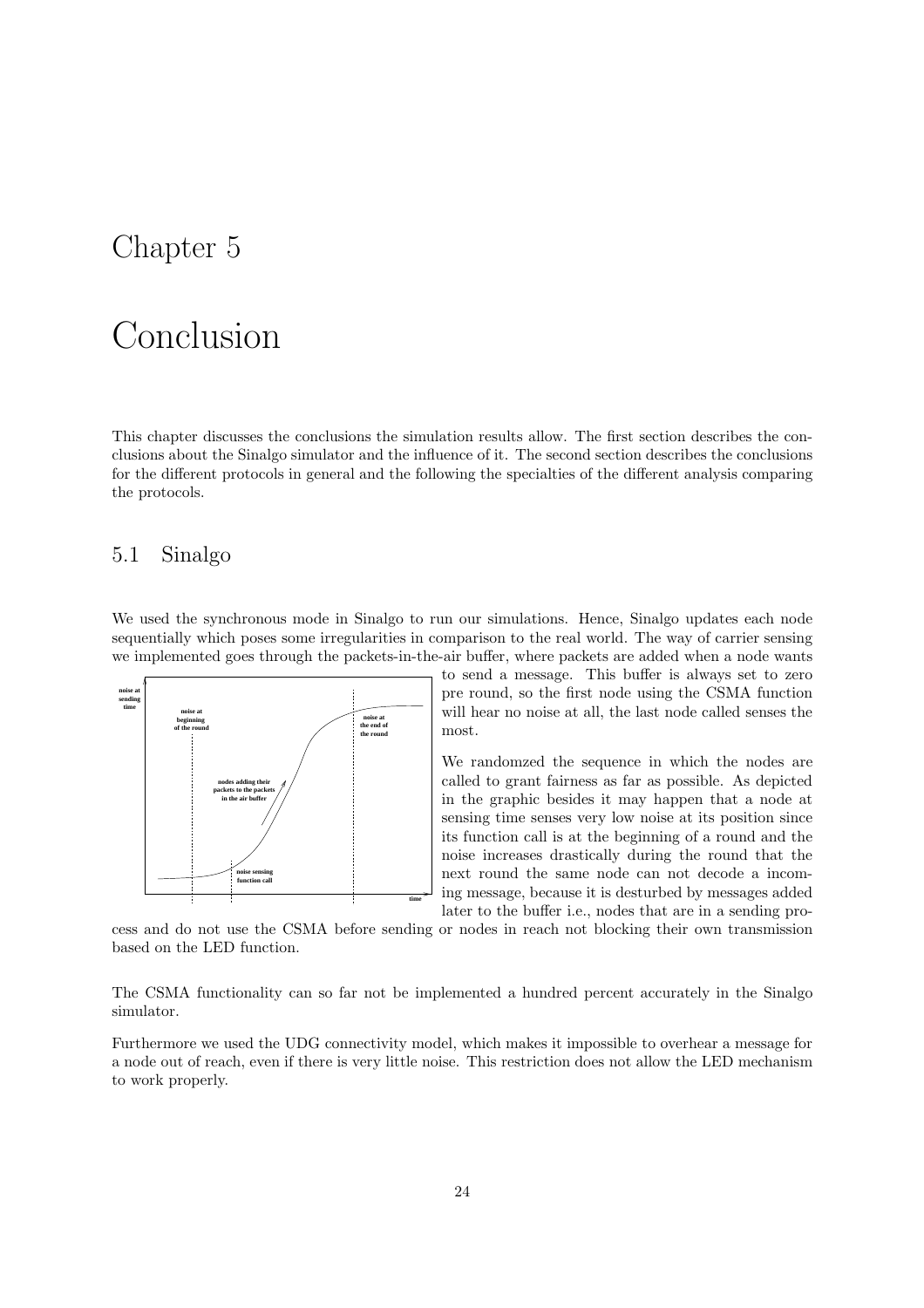## 5.2 Protocols

In this section the protocols' performance in general are described and some issues are taken out and explained in detail.

### 5.2.1 Aloha

The performance of Aloha protocol is strongly dependent on the sending probability used by each node. A higher density results in less data throughput for all sending probability coefficients (k). The fairness index and the time until success per message increase with the density, the other performance indicators are almost stable. The change of k changes all performance indicators. For k equal one the sending probability is very high and a lot of nodes attempt to send messages in high frequencies. This frequency lowers, but the probability of a collision increases, with an increasing density. Therefore the data reception efficiency and the collision index is stable. With low k and high density more data is send and more data collides, the time until success rises in value, all messages need more time and the protocol becomes fairer, but the throughput decreases.

A k between two or three deliveres the best performance since in terms of data throughput the value falls with an increasing k and all others improve in big steps until two (fairness, time to success) or three (data reception efficiency and collision index) and then stay in that region. The throughput means to keep the value as low as possible and the other values mean to keep it up. The balance is found with a value of two or three.

### 5.2.2 MACAW

The MACAW protocol, independent of the backoff scheme, shows always more collisions than the DCF based protocols, but a higher data reception efficiency. The collision index must be caused by control messages. It takes long for a node to establish a connection but then the reliability of the connection is high. This effect is caused by the transmission sequence used. Upon overhearing an RTS packet the node only backs off until there is a DS package, otherwise it does not set the NAV to the value of a full message transmission time. Shorter NAV periods per connection cause more control message traffic and so more collisions. The fact that only virtual carrier sensing is applied (no CSMA) enhances the probability of a control message collision.

The MACAW protocol is cautious and takes more time to establich a connection, this can be seen in all graphics showing the time to success per message. This behaviour of the protocol is reflected in the data throughput.

The fairness of the protocols is mostly determined by the backoff scheme used. The MILD backoff algorithm has much longer times to success per message but is more fair (fairness index: ∼0.55) than the BEB (fairness index: ∼0.35). Also the collision index and the throughput suffer from the fairness. To achieve fairness the protocol must forfeite other performance values.

### 5.2.3 DCF

The DCF protocol shows best performance regarding the data flux, collision index, and time until success per message. The data reception efficiency is always over 80% and the fairness index is in the region of 0.4 for all simulations. This protocol has a good data throughput and performs not bad in all scenarios. It is a protocol suitable for multiple purposes.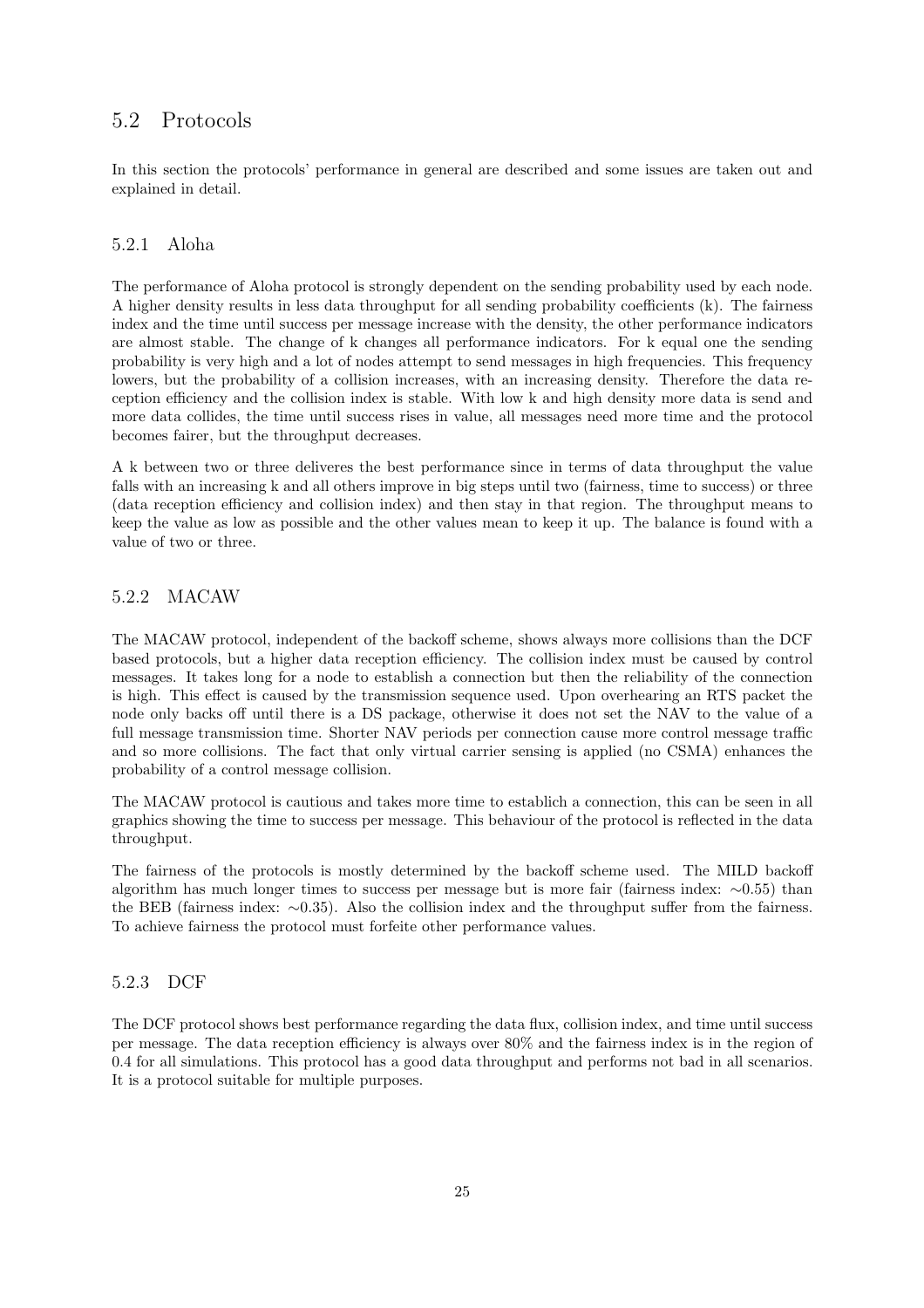### 5.2.4 LED

The location enhancement to DCF performs always a little wors than the original DCF. As explained in the first section the sequential call of the nodes' sensing function and the usage of the UDG connectivity model causes the LED concept not to work. The idea of local enhancement is to reconsider the blocking decision due to the position information. This is only useful and causes improvement in low noise regions where a CTS or RTS message is overheard and the node does not block its own transmission because the node knows that its influence at the connecting nodes is not significant. This scenario does not happen with the UDG model and so the LED protocol does not bring any improvement.

But why is it performing worse then? It may happen that a connecting node senses very low noise at sending time even if there is much noise because it is called at the beginning of the round. Since the noise at sending time matters in the LED protocol an overhearing node will then decide not to block its own transmission due to the SINR interference model used to calculate the influence over the distance. The noise level then experienced at the connecting node is much higher than estimated and there occurs a collision.

The LED protocol has no chance to establish its advantage but is evendisturbed in its functionality and so performs always a little worse than DCF.

## 5.3 Comparing Protocols

In this section the impact of certain parameters, such as the density, the message length, and the topology of the network are examined in general terms and comparing the protocols simulated.

### 5.3.1 Density Analysis

The density analysis shows clearly that the performance of all protocols gets worse the denser the network is. Collisions increase, throughput, and the reliability decrease, fairness remains stable. In a denser network it is difficult to make a protocol work properly since due to the high number of nodes in reach it is more coincidential and so more difficult to control.

### 5.3.2 Message Length Analysis

With a longer message length the throughput improves for all protocols, less collisions occur. Also the fairness decreases because longer messages make nodes wait longer and the traffic is less fair. Longer messages have a greater impact on the collisions for MACAW. Longer messages mean that there is less overhead and since the high collision rate for MACAW was caused mostly by the control messages it decreases.

For DCF the reliability of a data transfer suffers with an increasing message length. The DCF protocol uses no DS messages to indicate a successful handshake and nodes overhearing an RTS message back off for a whole message transmission length in vain if the CTS or DATA transmission is disturbed. The longer waiting times make the moment when a node which waited in vain and becomes active again more random. If then the CSMA functionality is not granted it may interrupt an ongoing data transmission.

### 5.3.3 Topology Analysis

For all topologies simulated the throughput of all protocols is the same and dependent on the density. The MACAW performance indicators are stable for all topologies, except the reliability, this improves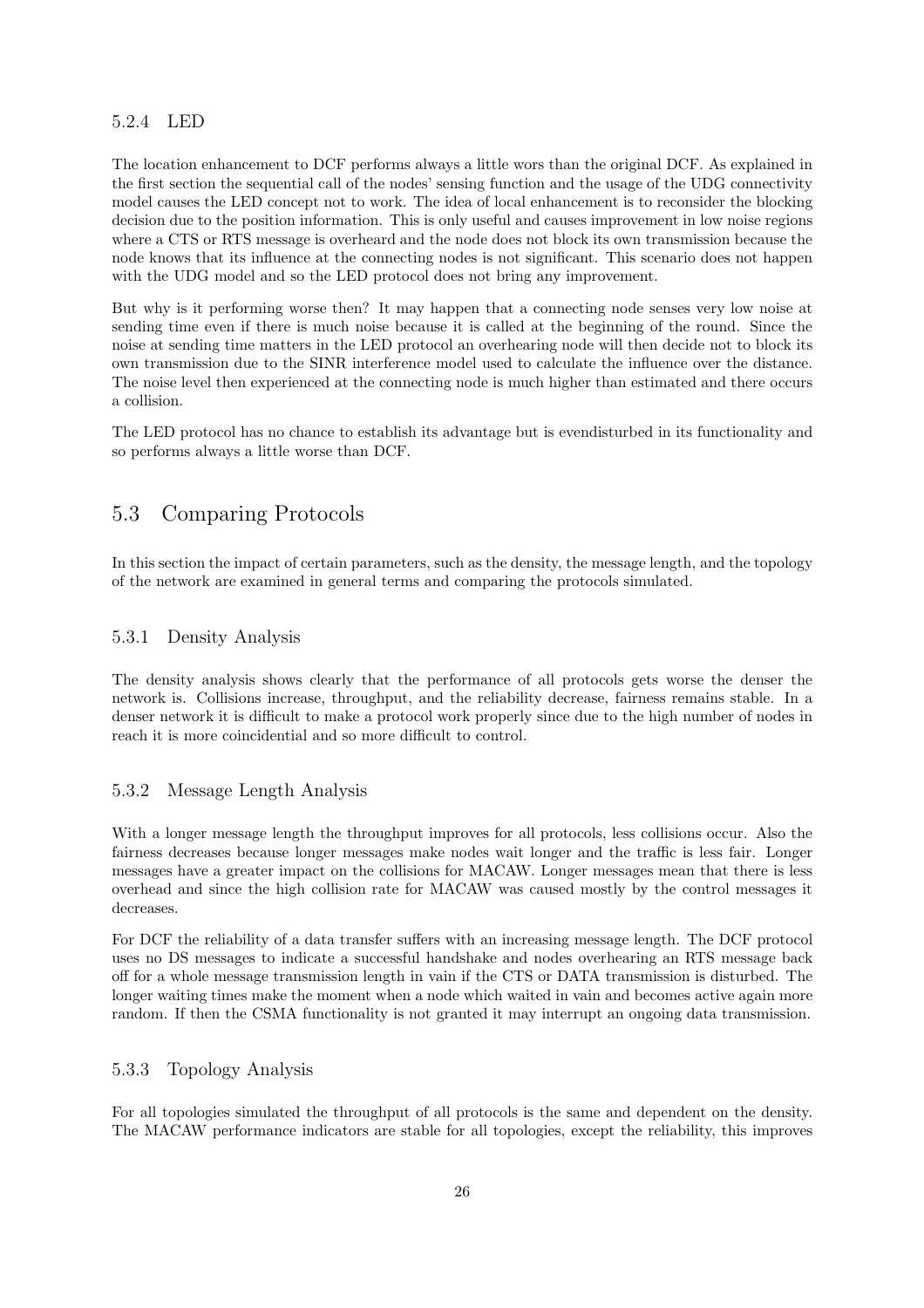the same as DCF. It improves due to less interfering actions by other nodes transmitting, explained in further text.

The DCF performance indicators increase all the more linear a topology is. With a line topology the performance does decrease very little even for a high density. This improvement of performance can be explained by less unexpected interference. If interference comes only from two sides, as given in a line topology it can better be estimated and so the sensing algorithm has more grip, even though its functionality is not a hundred percent accurate.

Furthermore in a linear topology the backoff algorithms work more appropriate due to the less random behaviour caused by the symmetry of a line or a circle.

The higher fairness with the linearity has to be seen like the following. When one connection is established, many nodes wait due to the high density and nodes just out of reach are in contend state (ready to transmit) and only hold back by either the CSMA or the random time to wait before transmission. Like this some kind of alternating behaviour comes up and the nodes able to send a messagecan do this quite sequentially. So few, but many different nodes can send their messages and the fairness increases. Because of the higher density and more efficient backoff schemes for linear networks only few , but well organized, traffic takes place. So the performance is better but the throughput is stable.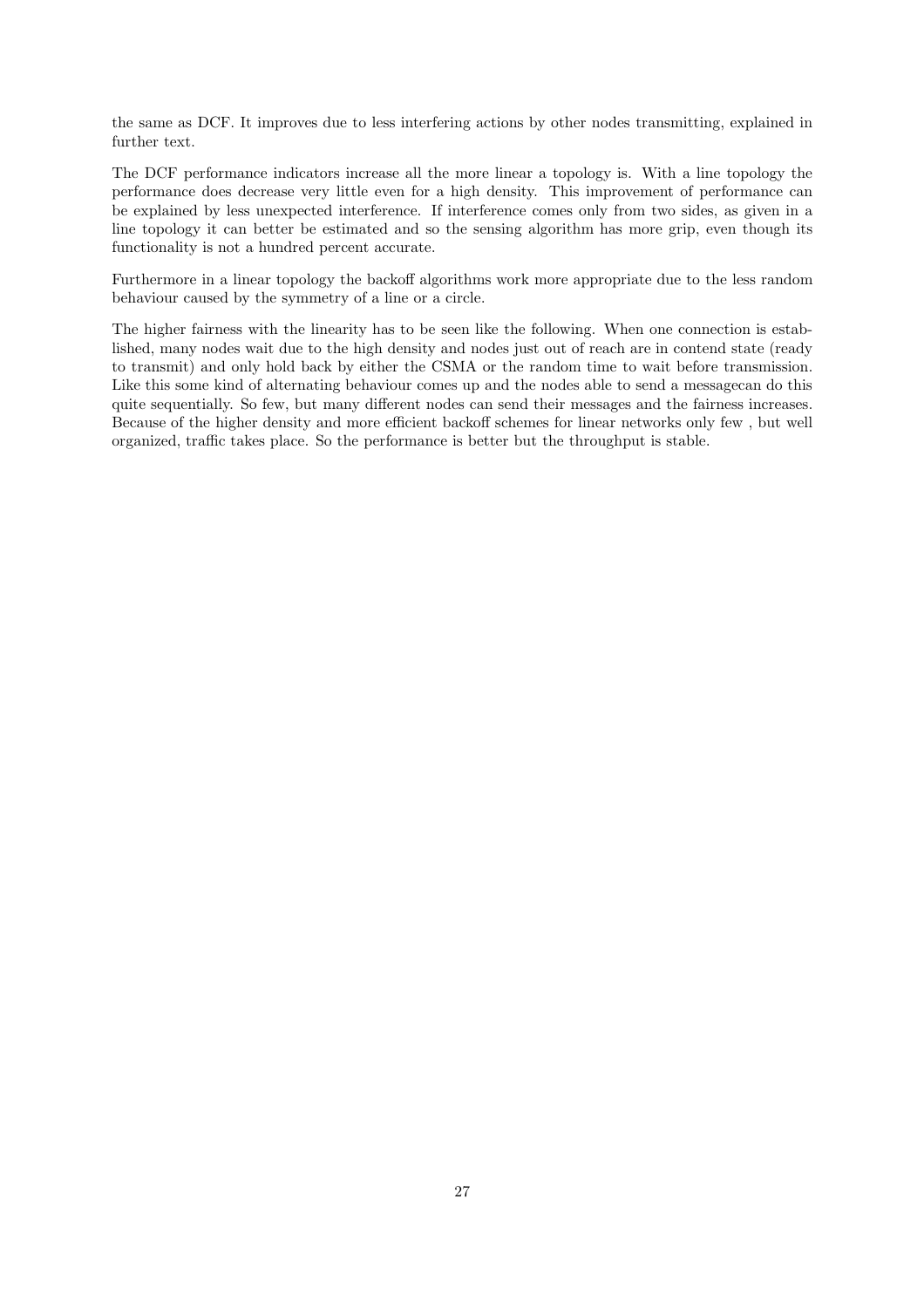# Bibliography

- [1] O.Goussevskaia, T.Moscibroda, R.Wattenhofer, "Competitive and Fair Distributed Media Access in Wireless Networks," Zurich, CH, 2006
- [2] V.Bharghavan, A.Demers, S.Shenker, L.Zhang, "MACAW: A Media Access Protocol for Wireless LAN's," London, UK, 1994
- [3] T.Nadeem, L.Ji, A.Agrawala, J.Agre, "Location Enhancement to IEEE 802.11 DCF," IEEE INFOCOM 2005, Miami, USA, 2005
- [4] J.G.Proakis, "Digital Communications," 4th edition, p. 270, McGraw-Hill, New York, USA, 2000
- [5] The IEEE 802.11 Distributed Coordination Function
- [6] G.Brar, D.M.Blough, P.Santi, "Computationally Efficient Scheduling with the Physical Interference Model for Throughput Improvement in Wireless Mesh Networks," MobiCom '06, Los Angeles, USA, 2006
- [7] M.Ergen, P.Varaiya, "Delay Analysis of Distribution Coordination Function in IEEE 802.11," CA, USA, 2005
- [8] C.Chaudet, D.Dhoutaut, I.G. Lassous, "Performance Issue with IEEE 802.11 in Ad Hoc Networking," IEEE Communications Magazine, 2005
- [9] P.Chatzimisios, V.Vitsas, A.C.Boucouvalas, "Throughput and Delay Analysis of IEEE 802.11 protocol", UK, 2003
- [10] A.S.Tanenbaum, "Computer Networks," Fourth Edition, Pearson Education, 2003
- [11] The Sinalgo Project Homepage http://dcg.ethz.ch/projects/sinalgo/
- [12] Gnuplot, a portable command-line driven interactive plotting utility http://www.gnuplot.info/
- [13] D.M.Chiu, R.Jain, "Analysis of the Increase and Decrease Algorithms for Congestion Avoidance in Computer Networks," Computer Networks and ISDN Systems, 1989
- [14] R.Jain, "The Art of Computer Systems Performance Analysis," John Wiley and Sons, 1991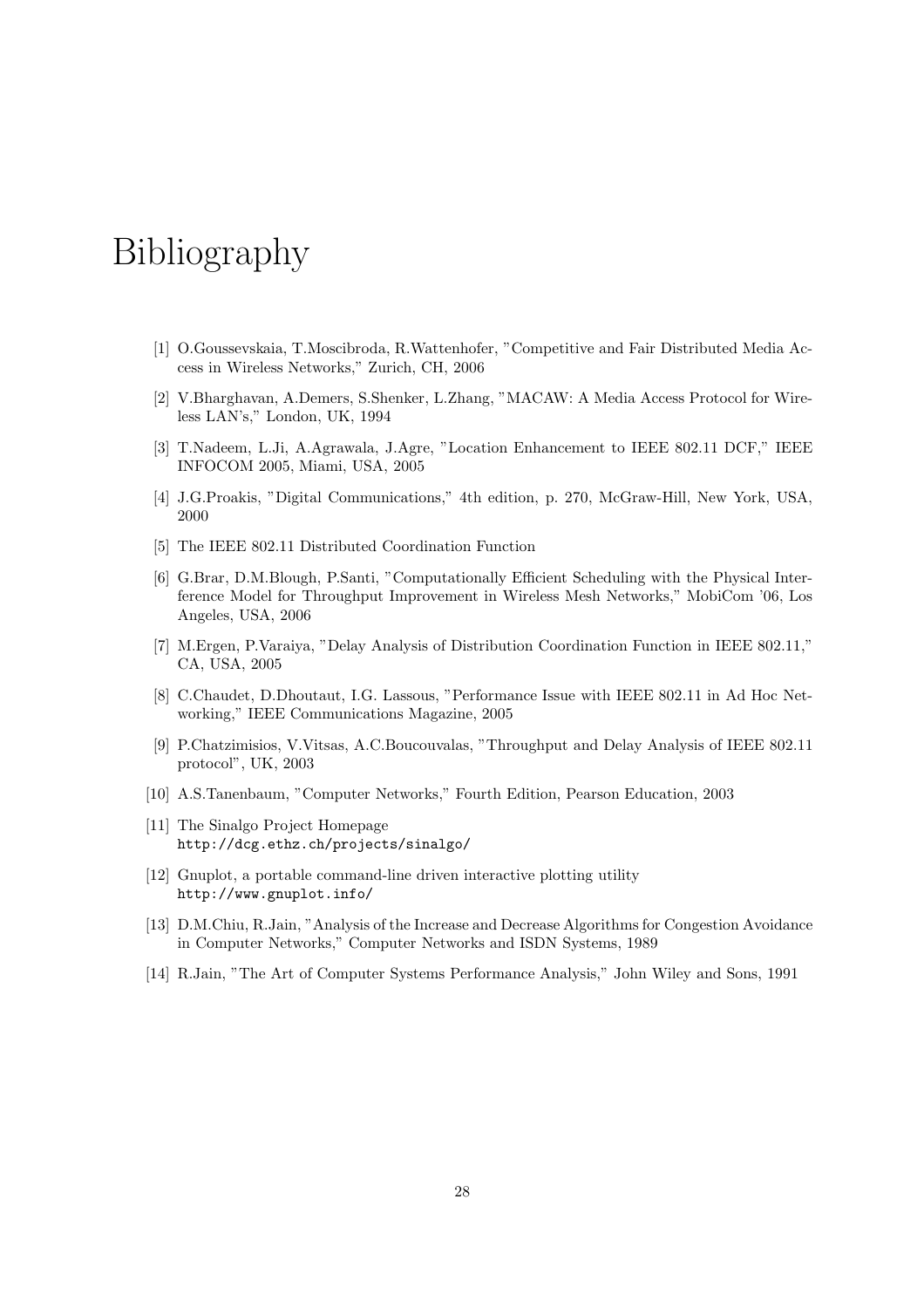## Appendix A

## Tutorial simtest

## A.1 Introduction

simtest is an extension to a framework which runs bunches of simulations with Sinalgo simulator to analyse Media Access Control (MAC) protocols and to generate automatically graphics to interpret the results. simtest runs a simulation and gathers afterwards the specified values to store them to data files from which it will draw graphics.

To achieve this settings and filestructures must be in a proper shape. The file with the simtest input settings must be named 'simtestParameters.xml' and reside in the simtest root folder. This tutorial helps you customize the framework to your specific needs. Refer to the README file in the simtest root folder for quick access. If you run Linux, put a copy of the 'runsinalgo' bashscript from the simtest root folder in the root folder of Sinalgo. Too much output to the console can cause a buffer overflow in the executor class.

For further information or questions about Sinalgo refer to the Sinalgo homepage.

## A.2 Inputfile

Delivered with the simtest package there is a simtestParameters TEMPLATE.xml file explaining itself so far as ready to start. For a deeper understanding the functions will be explained more in the following sections. A simtest parameter file can look as follows.

```
<?xml version="1.0" encoding="UTF-8"?>
<Document>
```
<input>

```
<execpath value="/home/nick/Sinalgo/"/>
<sinalgologfile value="/home/nick/Sinalgo/logs/log.xml"/>
<logpath value="/home/nick/Sinalgo/SimData/"/>
<rawdatapath value="/home/nick/Sinalgo/SimData/RawData/"/>
<gnuplotCommand value="gnuplot"/>
<OS value="linux"/>
```

```
<fileModification value="yes"/>
```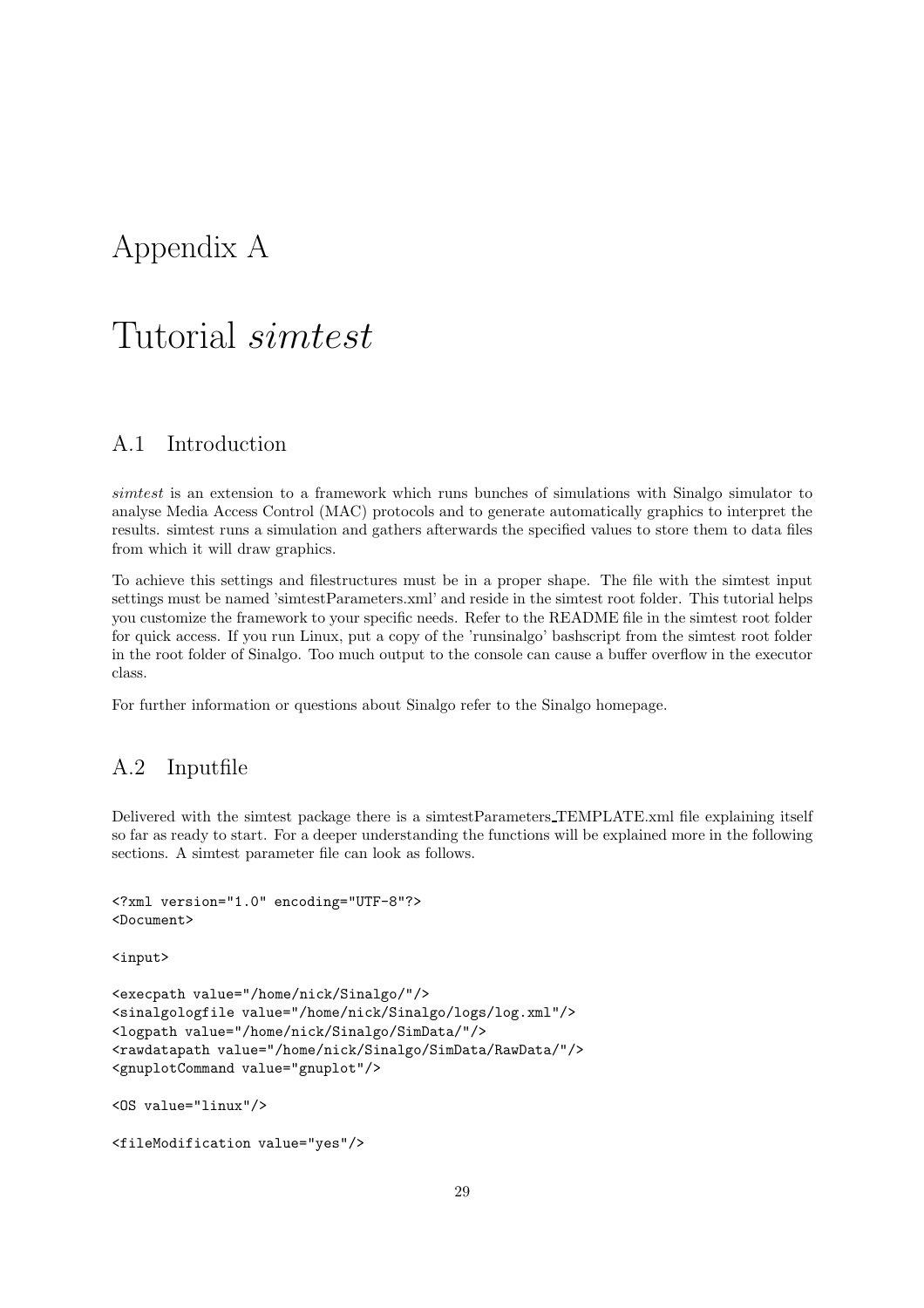```
<outputformat value="png"/>
<numberOfSimulationCallsPerConfiguration value="30"/>
<nodename value="2" value0="LED:LEDNode" value1="DCF:DCFNode"/>
<noOfNodes step="4" Min="100" Max="400"/>
<rounds step="0" Min="500" Max="1000"/>
<overwrite value="2" value0="SINR/alpha=2" value1="SINR/alpha=3"/>
<distributionModel value="1" value0="Random"/>
<connectivityModel value="1" value0="UDG"/>
<interferenceModel value="1" value0="SINR"/>
<runningParameter type="overwrite" value="7" value0="UDG/rMax=100"
value1="UDG/rMax=150" value2="UDG/rMax=200" value3="UDG/rMax=250"
value4="UDG/rMax=350" value5="UDG/rMax=450" value6="UDG/rMax=600"/>
</input>
<output>
<!--outputnames matter for logging and have to correlate with Sinalgo logs-->
<roundanalyse>
</roundanalyse>
<parameteranalyse>
<!--TEMPLATE: <plotpair XValue="" YValue=""/> -->
<plotpair XValue="AverageNumberOfNeighbors"
 YValue="AverageReceivedMessagesPerRoundAndNode"/>
<plotpair XValue="AverageNumberOfNeighbors"
 YValue="NumberOfNodes"/>
<plotpair XValue="AverageNumberOfNeighbors"
YValue="NumberOfReceivedMessagesOverall"/>
<plotpair XValue="AverageNumberOfNeighbors"
YValue="MessageCollisionsOverAll"/>
<plotpair XValue="UDGrMax"
YValue="AverageNumberOfNeighbors"/>
<plotpair XValue="AverageNumberOfNeighbors"
YValue="ReceivedDATAMsgToDATAMsgBroadcastsRatio"/>
<plotpair XValue="AverageNumberOfNeighbors"
YValue="FairnessIndex"/>
<plotpair XValue="AverageNumberOfNeighbors"
YValue="AverageDATAMessageReceptionPerRoundAndNode"/>
</parameteranalyse>
</output>
```

```
</Document>
```
In this example 8 graphics with the averages of 30 simulation calls per 56 different configurations will be drawn. Each will contain 8 lines with 7 datapoints per line. Raw data will be stored in /home/nick/Sinalgo/SimData/RawData/ and the graphics in /home/nick/Sinalgo/SimData/.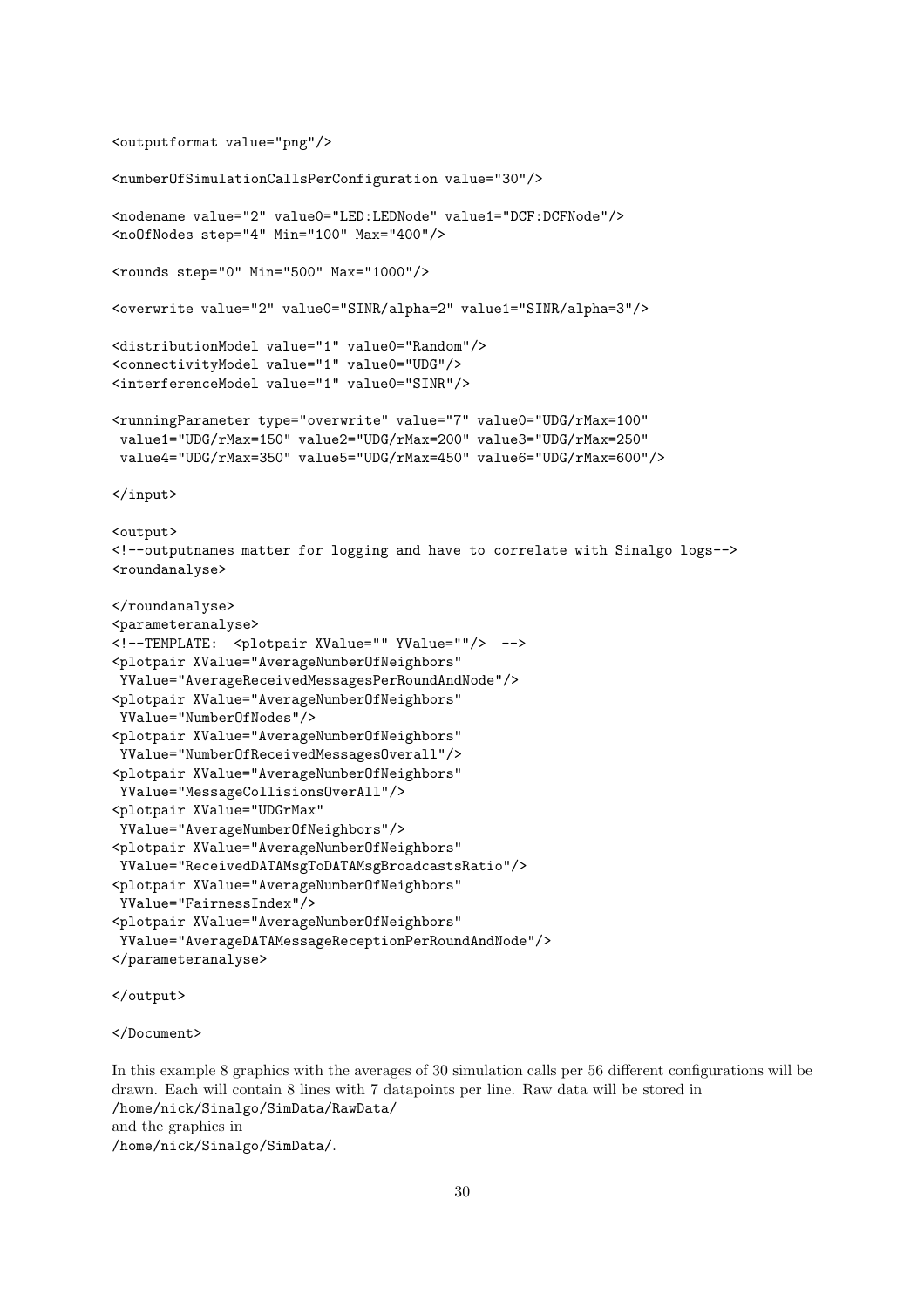|                                                  | inputparameters                                                                                                                                                                                                                                                                                                                           |
|--------------------------------------------------|-------------------------------------------------------------------------------------------------------------------------------------------------------------------------------------------------------------------------------------------------------------------------------------------------------------------------------------------|
| paths                                            | Execution path, path to Sinalgo log file, similest log path, raw<br>data log path. Put here the correct paths, do not forget the<br>slash at the end of a path declaration.                                                                                                                                                               |
| gnuplot command                                  | The gnuplot command line command may be different for dif-<br>ferent systems, usually it is gnuplot for Linux systems and<br>pgnuplot for Windows.                                                                                                                                                                                        |
| <b>OS</b>                                        | Operating system, Windows or Linux.                                                                                                                                                                                                                                                                                                       |
| file modification tag                            | This tag determines if the database in the log path is modified<br>rerunning all simulations or just the graphics are drawn from it,<br>useful for automatic plot, if you changed the database (erased<br>or added a data block) or want to create another outputformat.                                                                  |
| output format                                    | Can be either PNG or EPS, PNG is colored, EPS is more<br>readable included in documents, but in vertical format, use<br>\includegraphics [angle = -90] {imgName} to put them into<br>a document                                                                                                                                           |
| $N_Q$ of simulation calls per configu-<br>ration | The amount of similar sinalgo calls to minimize variance. The<br>raw data will be stored in the folder specified in the general<br>settings. The variance is always plotted besides the graphic,<br>the same filename with an appended _variance.                                                                                         |
| Sinalgo parameters                               | Node name (containing project name) $N_Q$ of nodes to create,<br>$N_{\mathcal{Q}}$ of rounds to run before termination, models (distribution,<br>interference, connectivity), and the rest has to be introduced<br>as overwrite statement. The overwrite statement makes the<br>simtest program flexible if you introduce new parameters. |
| running parameter                                | Also a Sinalgo parameter, but due to this sequence the graph-<br>ical output is adjusted. The line break in the plot is according<br>to this parameter. All other parameters are represented as<br>different lines in the same plot.                                                                                                      |
| parameteranalyse parameters                      | Plotpairs with an X tag and a Y tag to retrieve information<br>from the Sinalgo log file and to determine which graphics to<br>draw. The X value should covary with the running parameter,<br>else the plots are unreadable. These tags have to be introduced<br>in the Sinalgo log file as XML tags with the same String.                |

Table A.1: simtest Input Parameters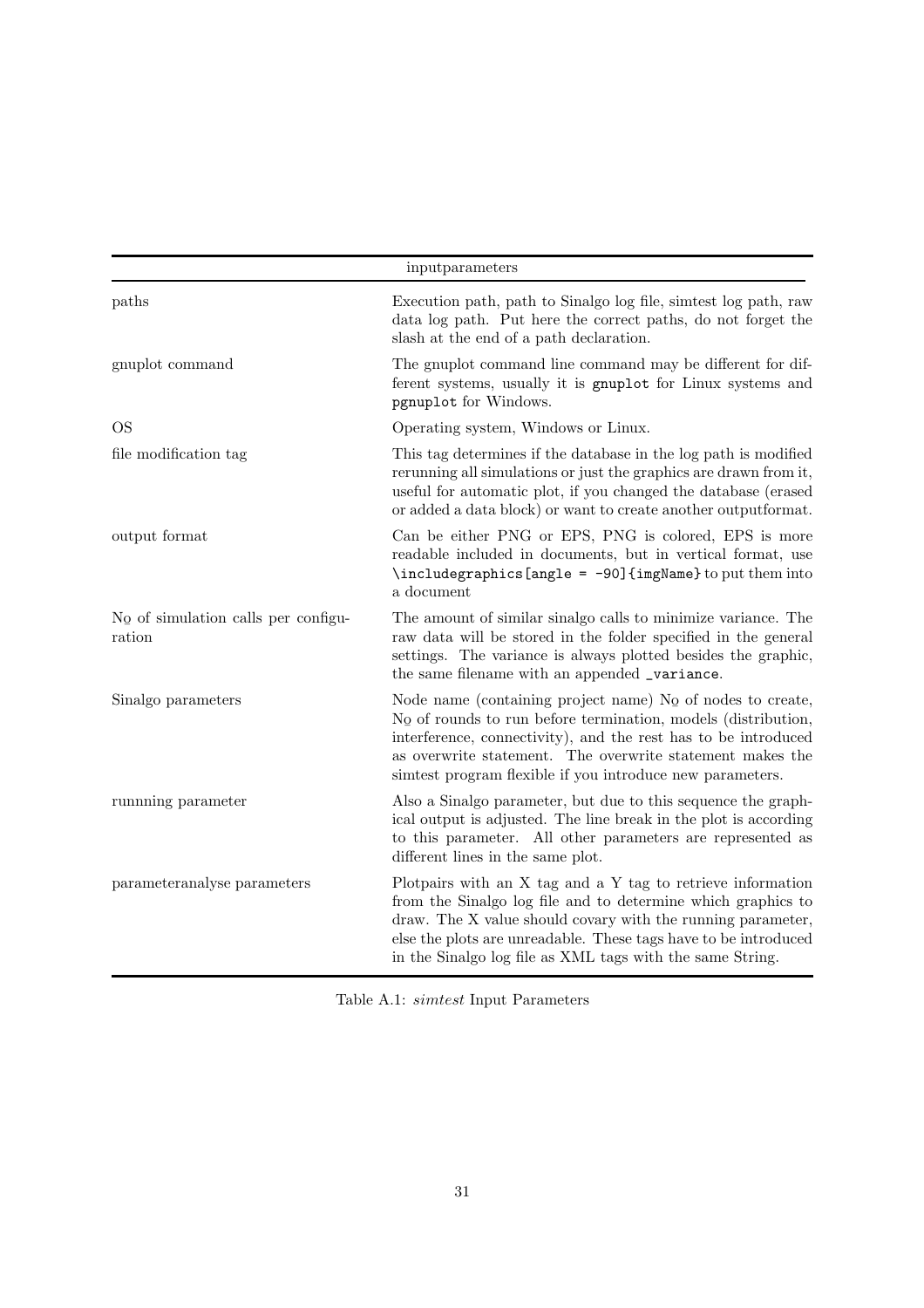## A.3 Configure Sinalgo Output

The Sinalgo log file must be named as written into the 'sinalgologfile' tag. XML format can be obtained by using the following instructions and functions:

```
Logging log = Logging.getLogger("log.xml");
public void preRun() {
// A method called at startup, before the first round is executed.
log.logln("<?xml version=\"1.0\" encoding=\"UTF-8\"?>\n <Document>\n<simtest>");
log.logln("<!--*****************SIMTESTDATA*********************-->");
}
public void onExit() {
// logXMLln("", +"");
logXMLln("recMsgOverall", ""+numberOfReceivedMsgOverAll);
logXMLln("noOfNodes",""+noOfNodes);
log.logln("<!--**************SIMTESTDATA************************-->");
log.logln("</simtest>\n</Document>");
}
public void logXMLln(String name, String value){
log.logln("<"+ name + " value=\""+value+"\"/>");
}
public void logXMLcomment(String comment){
log.logln("<!--"+comment+"-->");
}
```
The first line will generate log file called log.xml. The PreRun() method creates the necessary XML tags at the beginning and the last line of the onExit() function writes the closing tags. Its first three lines are an example of how to create two entries, recMsgOverAll and noOfNodes using the logXMLln method declared below. Introduce these methods to the CustomGlobal class of your project and these entry names can be used to generate the graphics.

All the tags used to generate the log file entries have the same name as in the simtestParameters.xml file under the output section.

## A.4 Execution

You can execute simtest, like Sinalgo, either from the eclipse development environment or from command line interface. In eclipse the jdom.jar binaries must be included to the project, if not done on project generation. From command line change to the root folder and type java -cp "binaries/jdom.jar:src:bin" simtest.Main for Linux and java -cp "binaries/jdom.jar;src;bin" simtest.Main for Windows.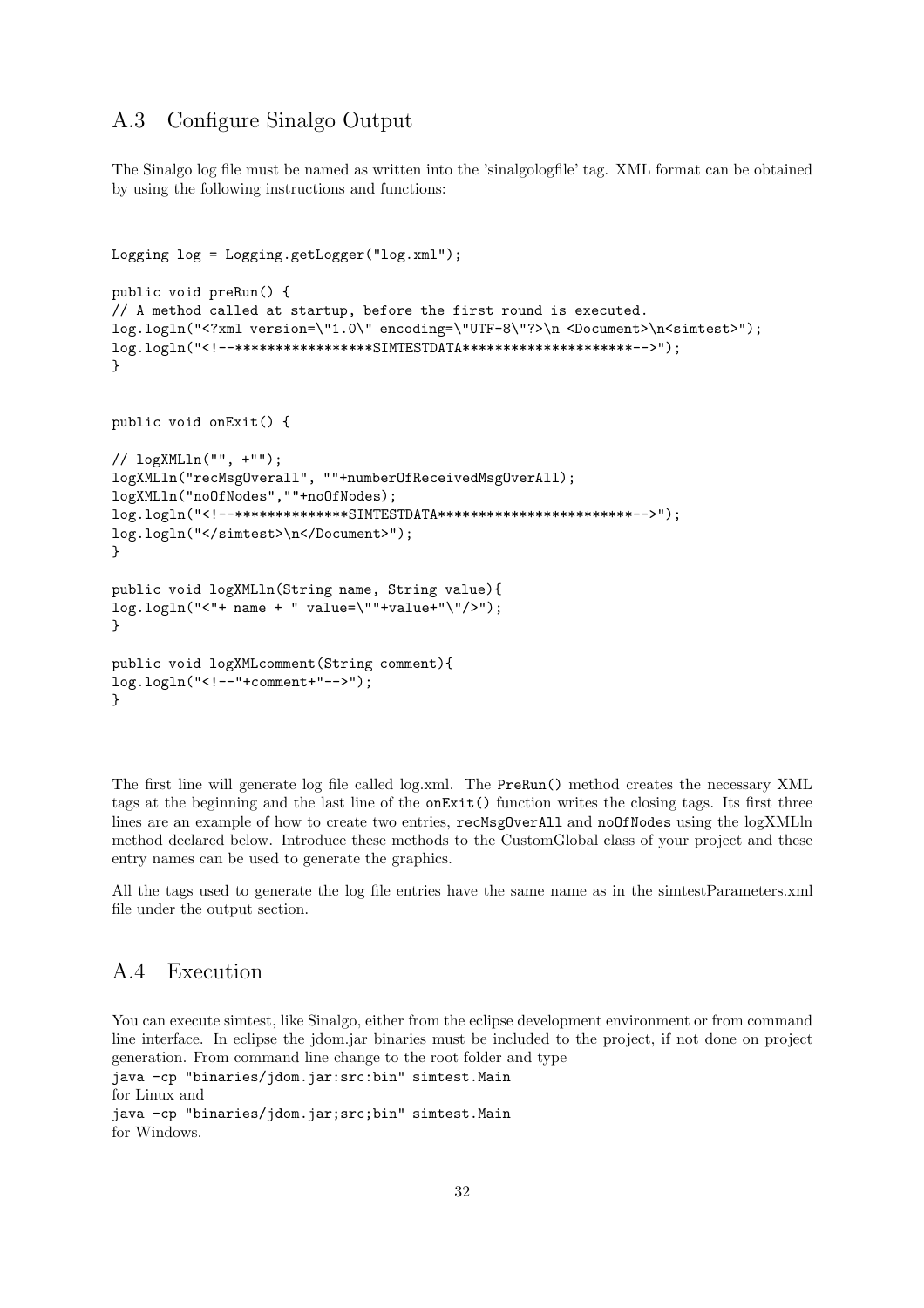# List of Tables